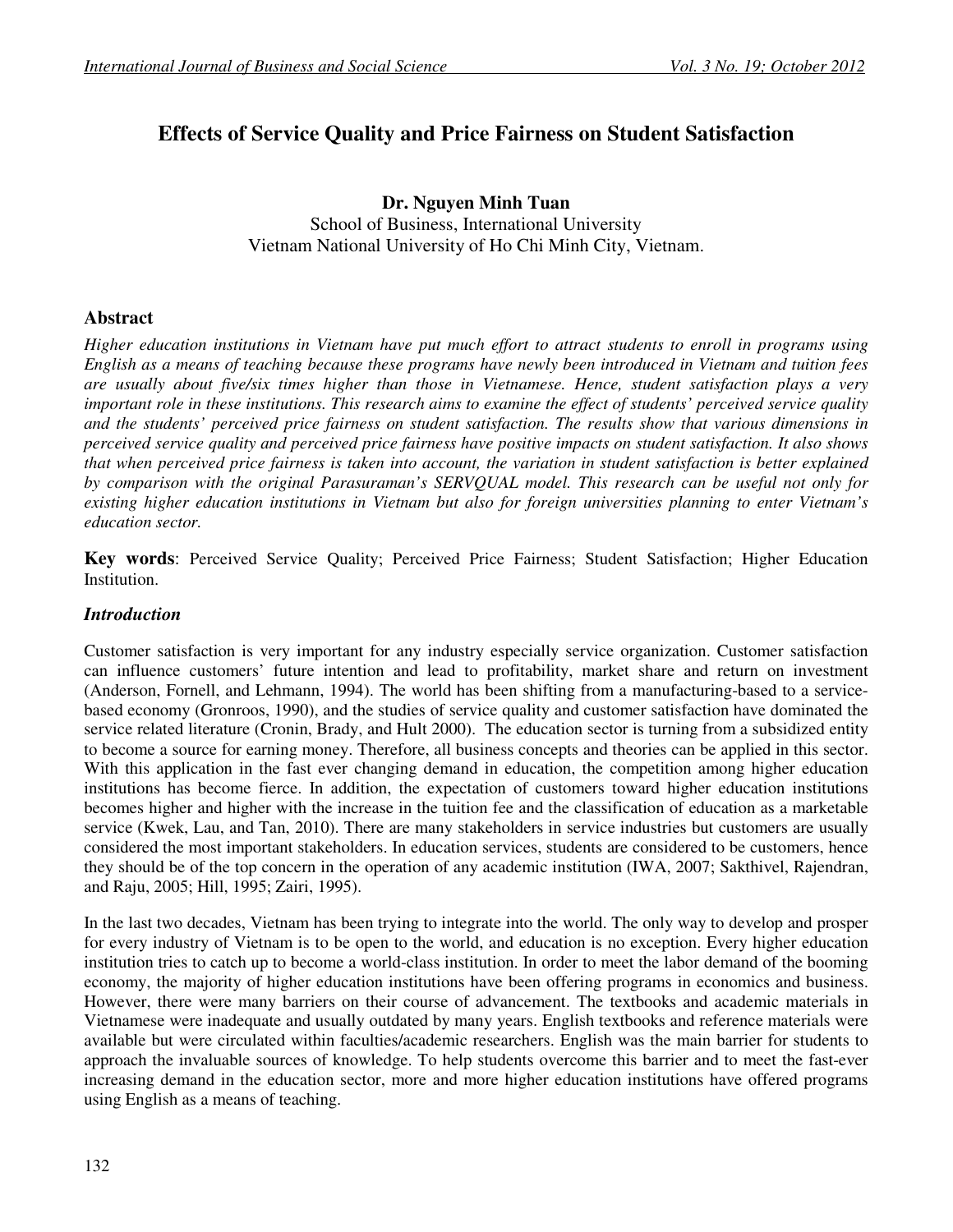Some higher education institutions teach every subject in English (e.g. International University – a member of Vietnam National University of Ho Chi Minh City), some higher education institutions offer programs in English in parallel with programs in Vietnamese (e.g. University of Technical Education, Ho Chi Minh City University Foreign Language and Information Technology), some are the affiliates of foreign higher education institutions (e.g. Saigontech as an affiliate of Houston Community College of the USA).

At present, the majority of higher educational institutions in Ho Chi Minh City have offered these types of programs. These programs can have various forms and durations. Students can choose four-year programs in Vietnam, one-plus-three (i.e. one year in Vietnam and three years overseas), two-plus-two (i.e. two years in Vietnam and two years overseas), or three plus one (i.e. three years in Vietnam and one year overseas). The tuition fees of these programs are about five or six times higher than those similar programs taught in Vietnamese. It is obvious that only students from the upper-class can afford this kind of education, but at the same time they require high-quality services which are commensurate with the amount of money they pay. Because the tuition fee in programs taught in Vietnamese has been limited by the government as a subsidy for low-income class students, these programs in English have brought many sources of financial income for higher education institutions. They can use this source of income to cover financial losses which result from the Vietnamese programs. Hence, it is quite obvious that higher education institutions must maintain and expand these programs in English whenever possible. In order to keep these programs running and developing, student satisfaction is very important to be achieved. Therefore, higher education institutions have put much effort to achieve student satisfaction.

Letcher and Neves (2010) stated that "psychologists have found that student satisfaction helps to build selfconfidence, and that self-confidence helps students develop useful skills, ac quire knowledge, and become more confident, in what may be described as a virtuous cycle". In addition, dissatisfied students can be involved in negative activities such as poor performance in academic courses, unpleasant relationships between students, staffs, faculty, and friends (Letcher and Neves, 2010; Athiyaman, 1997). Marta Pedraja Iglesias and M. Jesus Yague Guillen (2004) stated that "obtaining customer satisfaction means that customers repeat the experienced service and that they become an effective and efficient communication resource, at no cost to the firm". Due to this importance, it is necessary to delve into determining factors of student satisfaction.

One factor should be considered while studying student satisfaction is service quality. Some researchers, for example, Parasuraman, Zeithaml, and Berry (1988); Bitner (1990); Bolton and Drew (1991) said that customer satisfaction is the antecedent of service quality, while other experts, such as Woodside, Frey and Daly (1989); Spreng and Mackoy (1996); and Hoisington and Naumann (2003) thought that better service quality would generate customer satisfaction. According to Donaldson and Runciman (1995) service quality is a key performance measure in educational excellence and is a main strategic variable for higher education institutionsto increase market share. The service quality of educational institutions can also be measured in various dimensions but the most widely used model to study service quality is SERVQUAL introduced by Parasuraman *et al.* (1988). According to Zeithaml, Parasuraman and Berry (1990), SERVQUAL is universal and can be applied to any service organization to evaluate the service quality offered. However, determining factors in the SERVQUAL model proposed by Parasuraman, Zeithaml and Berry must be tailored to accommodate the special characteristics of education services.

Another important factor for customer satisfaction which has not been included much in various models is perceived price. This gap in the literature shows the possible effect of price fairness on customer satisfaction which was also suggested by Voss, Parasuraman, and Grewal (1998). Aga and Safakli (2007) conducted a research on professional accounting firms in North Cyprus, and confirmed the effect of perceived priced on customer satisfaction. Hence, the intention of this research is to combine the service quality and price fairness into one model to study their impact on student satisfaction. In other words, the simultaneous examination of the relationships between service quality, perceived price fairness, and customer satisfaction is conducted. Over the last decade, Vietnamese researchers have conducted many researches on the effect of service quality on customer satisfaction using the SERVQUAL model but few studies have included price fairness in this model in order to study the effect simultaneously, especially none of them has been carried out in studying student satisfaction.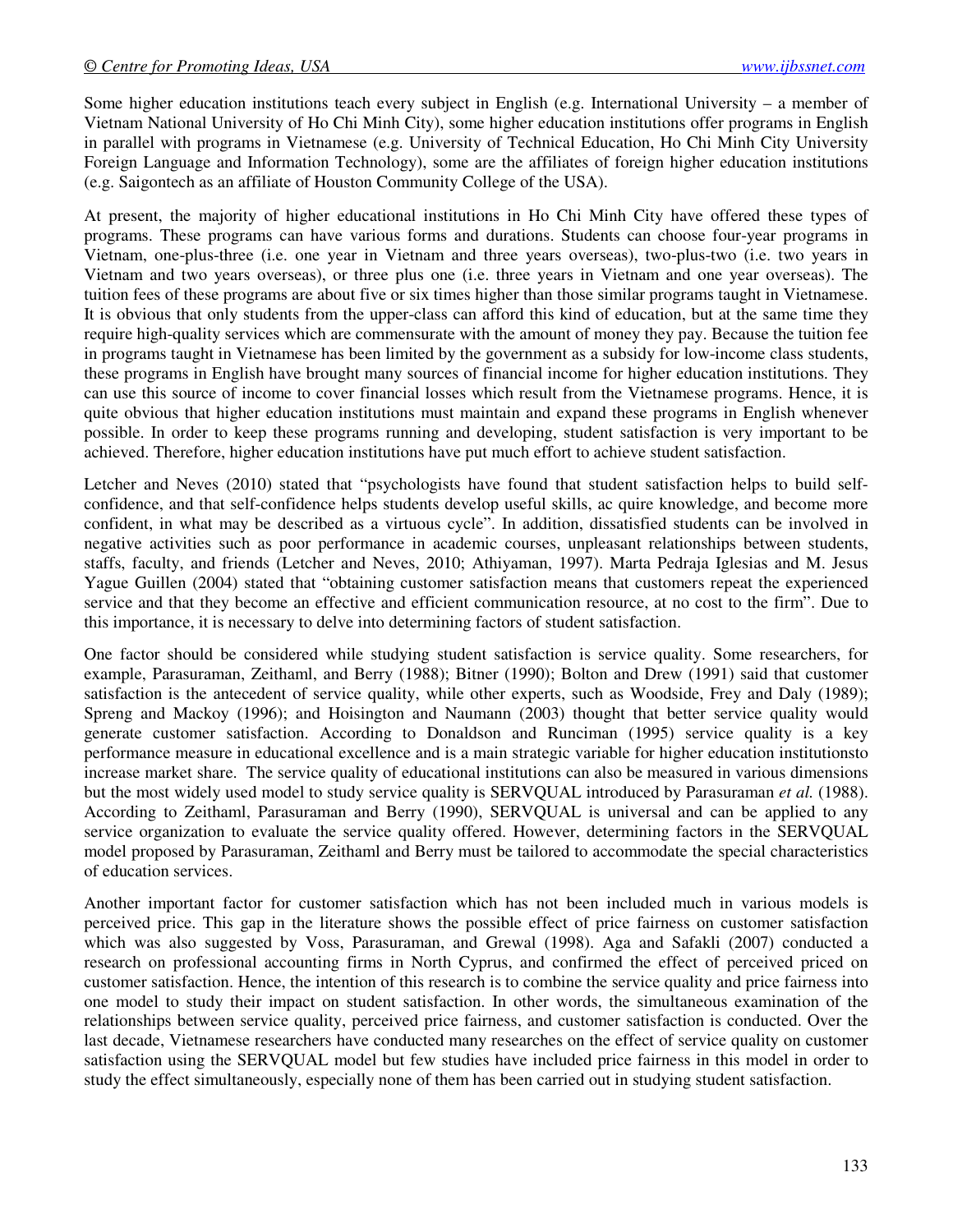## *Literature Review*

## **Student Satisfaction**

Oliver (1997) stated "Satisfaction is the consumer's fulfillment response. It is a judgment that a product or service feature, or the product or service itself, provided (or is providing) a pleasurable level of consumption-related fulfillment, including levels of under-or over-fulfillment…". Howard and Sheth (1969) defined customer satisfaction as a psychological state to evaluate the reasonableness between what a customer actually pays and gets. Some specialists (Hunt, 1977; Rust and Oliver, 1994) interpreted satisfaction as the emotional assessment about how far customers believe that the service consumption can generate positive feelings. Churchill and Surprenant (1982) proposed that customer satisfaction derived from the comparison between the expected reward and the actual cost of buying. Kotler and Clarke (1987) defined satisfaction as a state of expectation fulfillment when a customer experiences  $a(n)$  performance or outcome. Satisfaction is also considered to be the intentional performance which produces one's contentment (Malik, Danish, and Usman, 2010). Sapri, Kaka, and Finch (2009) pointed out that customers are the lifeblood of any organization.

According to Thorsten Hennig-Thurau and Alexander Klee (1997), customer satisfaction with a company's products or services is the key to a company's success and long-term competitiveness. Customer satisfaction frameworks have been widely used by researchers. (Oliver, 1997; Giese and Cote, 2000; Wiers-Jenssen, Stensaker, and Grøgaard, 2002). Operationally, the construct is similar to an attitude as it can be assessed as the sum of the satisfactions with various attributes of a product or service (Churchill and Surprenant, 1982). Many researchers have conducted studies about the quality of higher education institutions based on students' perception. Gold (2001) reported that students are the key customers of academic institutions. Illias, Hasan, Rahman, and Yasoa (2008) proposed that student satisfaction has been built continuously with experiences on campus during the college years. Word-of-mouth communication from satisfied students to their friends, acquaintances, and relatives can help many academic institutions to attract new students. These satisfied students could go back to their previous academic institutions to study further or take other courses (Helgesen and Nesset, 2007; Gruber, Fub, Voss, and Glaser-Zikuda, 2010). Every academic institution must make every effort toward meeting and exceeding student's expectation in order to ensure their sustainable operation and development (Anderson *et al.*, 1994).

## **Perceived Service Quality**

It is difficult to define what quality is (Lagrosen, 2004). Clemes, Gan, Kao, and Choong (2008) stated that whatever customers perceive as important are dimensions of quality. Zeithaml (1988) said that perceived quality could be defined as customer perception about an entity's overall experience or superiority**.** According to ISO 9000:2000, quality is defined as "the degree to which a set of inherent characteristics fulfills requirements". Ismail, Abdullah, and Francis (2009) reported that perceived quality is a general assessment of service. Positive perception of service quality occurs when the customer expectation is met or exceeded. Service quality is considered to be a key performance measure for excellence in education and a determining factor for academic institutions as education service providers (Donaldson and Runciman, 1995), with lasting effects on the students. While it is quite easy to measure the quality of goods using certain technical specification, it is more difficult to measure the service quality which depends on various factors.

Although there has been no universal agreement in measurement of the concept, the majority of research has used SERVQUAL to measure service quality (Sahney, Banwet, and Karunes, 2004; Brook, Lings, and Botschen, 1999; Lings and Brooks, 1998; Edvardsson, Larsson, and Setterlind, 1997; Reynoso and Moore, 1995). Parasuraman, Zeithaml, and Berry (1985; 1988) stated that service quality can be defined as the difference between expected service (customer expectations) and perceived service (customer perceptions). The SERVQUAL scale is a principle instrument to assess quality in service marketing (Parasuraman, Zeithaml, and Berry, 1991; 1988). It has been extensively used not only by managers (Parasuraman *et al.*, 1991) but academics (Babakus and Boller, 1992; Carman, 1990) in assessing service quality on customer perceptions for various types of services (banks, credit cards companies, repair, and maintenance companies). The five dimensions of service quality in the SERVQUAL instrument have surfaced through a variety of services. These dimensions consist of reliability, responsiveness, assurance, empathy, and tangibleness (Zeithaml, Parasuraman, and Berry, 1990; Bresinger and Lambert, 1990; Crompton and MacKay, 1989).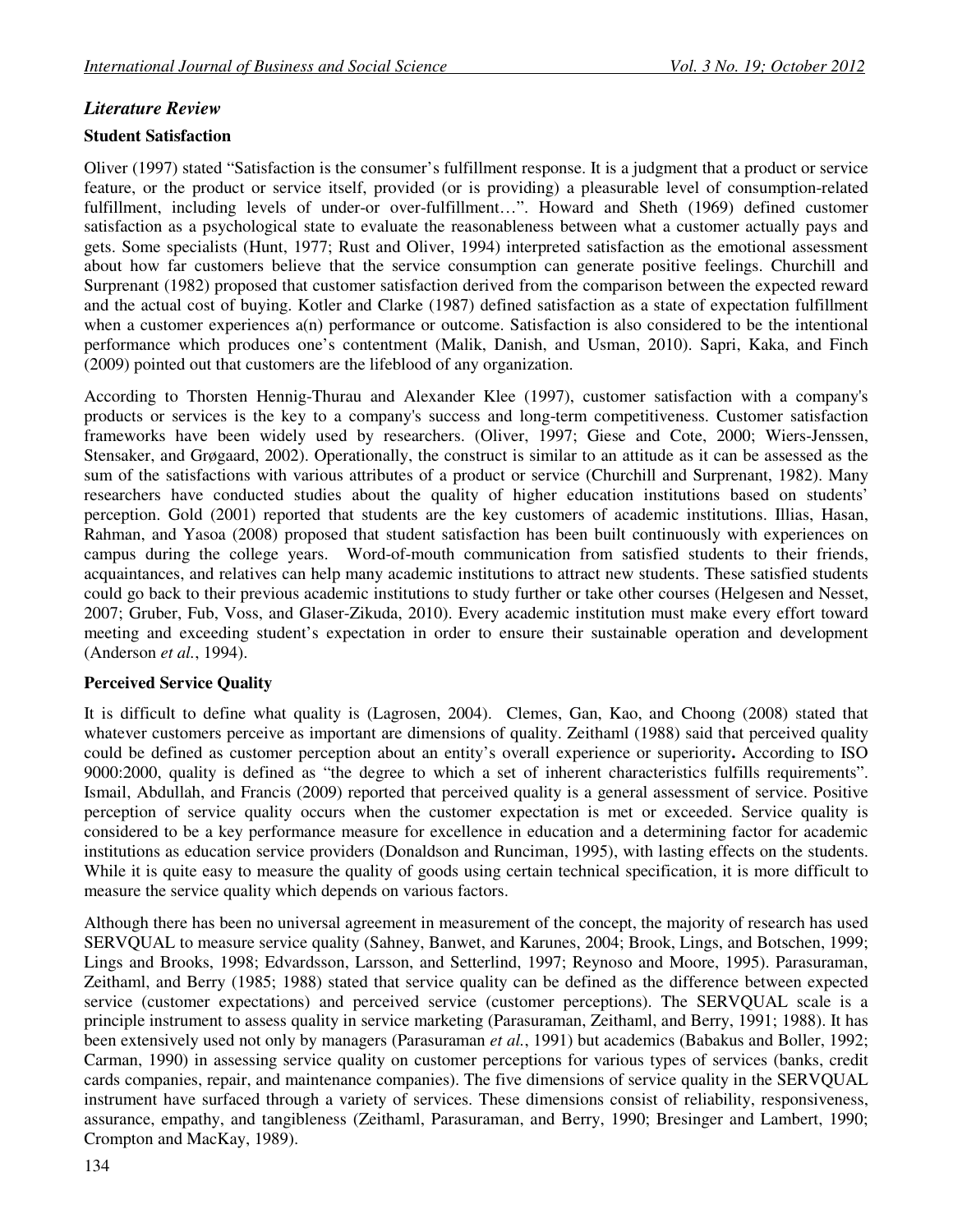Originally SERVQUAL consisted of 22 pairs of Likert scale statements structured around five service quality dimensions so as to measure service quality (Cronin and Taylor, 1992). Banwet and Datta (2002) used the SERVQUAL instrument to investigate educational institutions. Hill (1995) applied the SERVQUAL model to study the role of students as primary consumers of higher education institutions. Ahmed *et al.* (2010) studied the impact of service quality on students using dimensions in SERVQUAL. Sureshchandar, Chandrasekharan, and Anantharaman (2002) found that service quality is closely related with customer satisfaction. Shemwell *et al.* (1998), Cronin *et al.* (1992) and Bolton and Drew (1991) also noticed that service quality gives rise to customer satisfaction. Veloutsou, Daskou, and Daskou (2004) stated that service quality is used by students as key criteria to select academic institutions for education.

#### **Perceived Price Fairness**

Price is the amount of money or goods used to attain some combination of other goods and its associated services (Stanton, Kirk, Cameron, and Sharon, 1994; Hanif, Hafeez, Adnan, 2010). Kotler and Amstrong (2010) reported that price is the amount of money exchanged for a product or service, or the sum of the values that customers exchange for the benefits of acquiring the product or service. Zeithaml (1988) stated that the customer's perceived price can be considered to be what is given up or sacrificed to get a product or service. The price of the service can significantly influence perceptions of quality and satisfaction (Zeithaml and Bitner, 2000). Fairness was defined as a judgment of whether an outcome and/or the process to attain an outcome are reasonable, acceptable or just (Bolton, Warlop, and Alba, 2003). Lien and Yu (2001) confirmed that perceived price can be measured by the fairness of price to be paid. If the customers consider the price to be reasonable or fair then they feel more satisfied (Clemes *et al.*, 2008). In this study, the student's perceived price is what was given or sacrificed to attain educational services.

## **Research Model and Hypotheses**

## **Figure 1: Research Model: How Service Quality and Perceived Price Fairness Affect Student Satisfaction**



The research model is shown on Figure 1. This model is based on Zeithaml's (1988) mean-end model and Parasuraman *et al*.'s (1991) satisfaction model. In those original models, customer satisfaction can be predicted from three concepts, i.e. perceived product quality, perceived service quality, and perceived price fairness. The characteristics of the service industry allow the combination of perceived product quality and perceived service quality into a single construct, namely perceived service quality (Natalia and Subroto, 2003; Clemes *et al*., 2008). Lien and Yu (2001) also said that, "In most service industry marketing literature, perceived service quality captures the spot light, while perceived product quality is absent". Because students receive educational services from academic institutions, then the final model as shown in Figure 1 consists of two independent variables, i.e. perceived service quality and perceived price fairness, and one dependent variable, student satisfaction.

Soutar, Geoffrey and McNeil (1996) reported that perceived quality dimensions which have a correlation with the academic factors had a significant impact on student satisfaction. Hasan, Ilias, Rahman, and Razak (2008) reported that student perceived service quality positively influenced student satisfaction. Sumaedi, Bakti and Metasari (2011) confirmed that student perceived quality has a positive influence on student satisfaction. In light of the above mentioned, the following research question (RQ) was developed: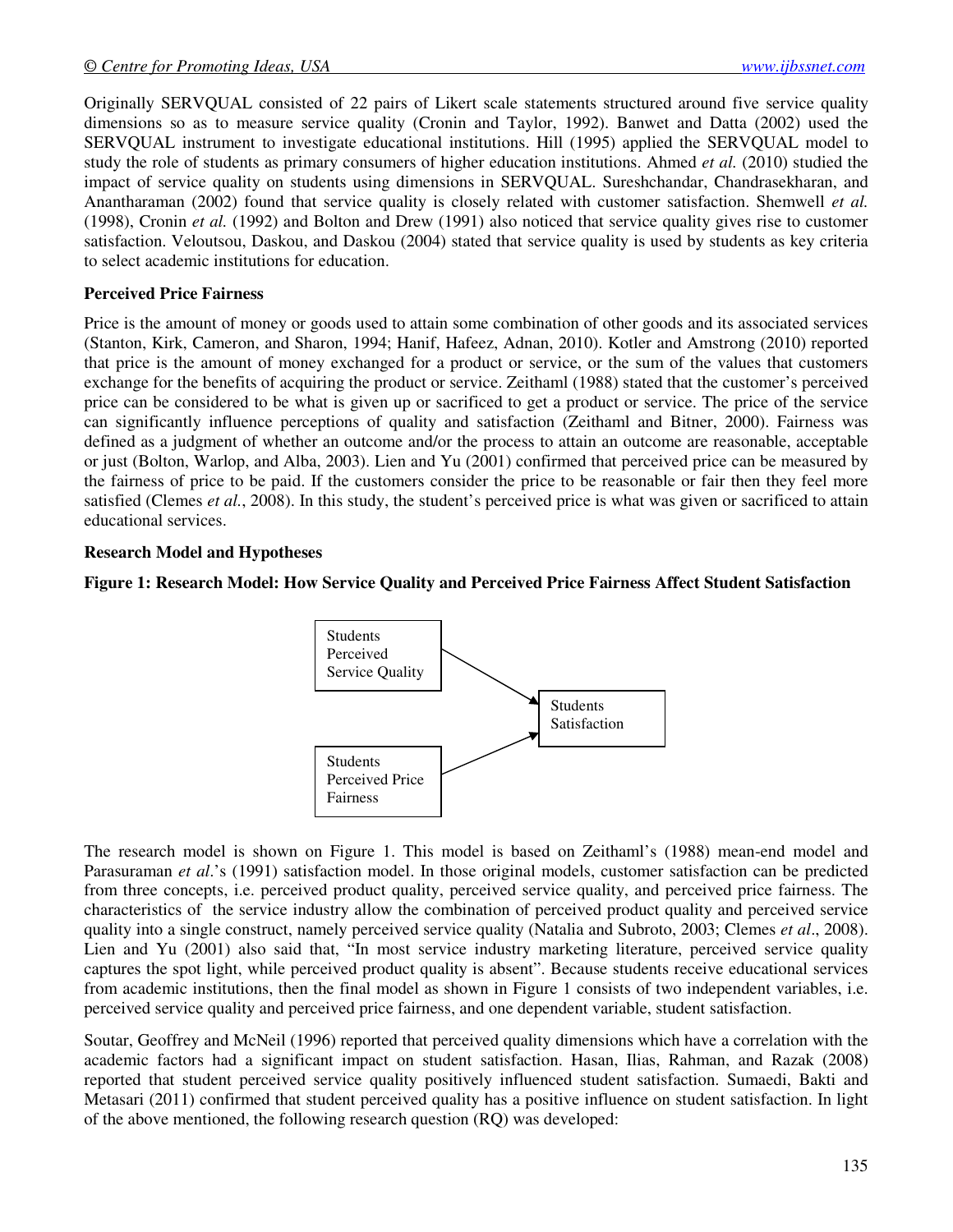RQ1: Determine the relationship between service quality dimensions and student satisfaction.

Clemes *et al.* (2008), and Lien and Yu (2001) reported that perceived price positively affected customer satisfaction. Dapkevicius and Melnikas (2009) found a positive relationship between perceived price fairness and customer satisfaction. Sumaedi, Bakti and Metasari (2011) also confirmed the positive correlation between perceived price fairness and student satisfaction. Therefore, the following research question is proposed:

RQ2: Determine the relationship between students' perceived price fairness and student satisfaction.

Anderson *et al.* (1994) stated that perceived service quality has more significantly influenced customer satisfaction than perceived price fairness. Kao (2007) reported that in academic institutions, student perceived quality affects student satisfaction more than perceived price fairness. Clemes *et al.* (2008) said that the perceived service quality had a larger impact on customer satisfaction by comparison than the perceived price fairness. Therefore, the following research question is suggested:

RQ3: Compare the influences of student perceived service quality dimensions and perceived price fairness on student satisfaction.

#### **Research Methodology**

A survey was conducted at four different higher education institutions, namely International University – a member of Vietnam National University of Ho Chi Minh City (IU), Saigontech (SGT), University of Technical Education (UTE), and Ho Chi Minh City University Foreign Language and Information Technology (HUFLIT). Although almost all higher education institutions in Ho Chi Minh City, Vietnam offer programs in English, the reason for choosing these particular institutions was the convenience in sampling. Five hundred sets of questionnaires were distributed to students in the four above-mentioned higher education institutions.

The questionnaire was designed to cover four sections namely, demographic profile, perceived service quality, perceived price fairness and student satisfaction. The demographic profile section asks students for information about gender, and how many semesters they have completed. The perceived service quality was based on the five dimensions of service quality in the SERVQUAL instrument which consist of reliability, responsiveness, assurance, empathy, and tangibleness (Zeithaml, Parasuraman, Berry, 1990; Bresinger and Lambert, 1990; Crompton and MacKay, 1989). The perceived price fairness was measured as a one dimension variable (*Fair*). The instrument to measure student satisfaction was adapted from Athiyaman (1997). It has six items with a Likert scale from one to five. However, this questionnaire was scrutinized carefully in the following ways:

- The initial version of questionnaire was delivered to four IU students, two SGT students, two UTE students, two HUFLIT students, and two faculty members in IU for discussion and contribution of ideas. Wording in the questionnaire was also reviewed to prevent any misunderstanding due to the various contexts of education environment.
- A meeting of the ten people mentioned above was organized and all feedback was collected. All suggestions were discussed and examined carefully. Final decisions were made based on consensus at the end of the meeting. The final version of perceived service quality consists of five dimensions with 28 items: *Empathy* consists of five items (*Emp1*, *Emp2*, *Emp3*, *Emp4*, and *Emp5*), *Assurance* consists of eight items (*As1*, *As2*, *As3*, *As4*, *As5*, *As6*, *As7*, and *As8*), *Responsiveness* consists of five items (*Res1*, *Res2*, *Res3*, *Res4*, and *Res5*), *Reliability* consists of four items (*Rel1*, *Rel2*, *Rel3*, and *Rel4*), and *Tangibleness* consists of six items (*Tan1*, *Tan2*, *Tan3*, *Tan4*, *Tan5*, and *Tan6*). It is expected that six items (*Sa1*, *Sa2*, *Sa3*, *Sa4*, *Sa5*, and *Sa6*) in student satisfaction would be contracted into one factor after exploratory factor analysis (EFA). This factor score is further used in regression analysis as a dependent variable. A five point Likert Scale was used to measure all the items. The scale varies from one (strongly disagree) to five (strongly agree). According to the feedback at the meeting, the original scale from one to seven was too confusing for respondents when completing the questionnaires.
- The data analysis was carried out using SPSS. First, descriptive statistics and reliability analysis (Cronbach's Alpha) were conducted. Then EFA was performed to reduce the number of variables to measure the service quality. Furthermore, EFA was also carried out with the six variables used to measure student satisfaction, with the expectation that these six variables would be contracted into one. Finally, regression analysis was conducted with student satisfaction as the dependent variable, service quality and price fairness as independent variables.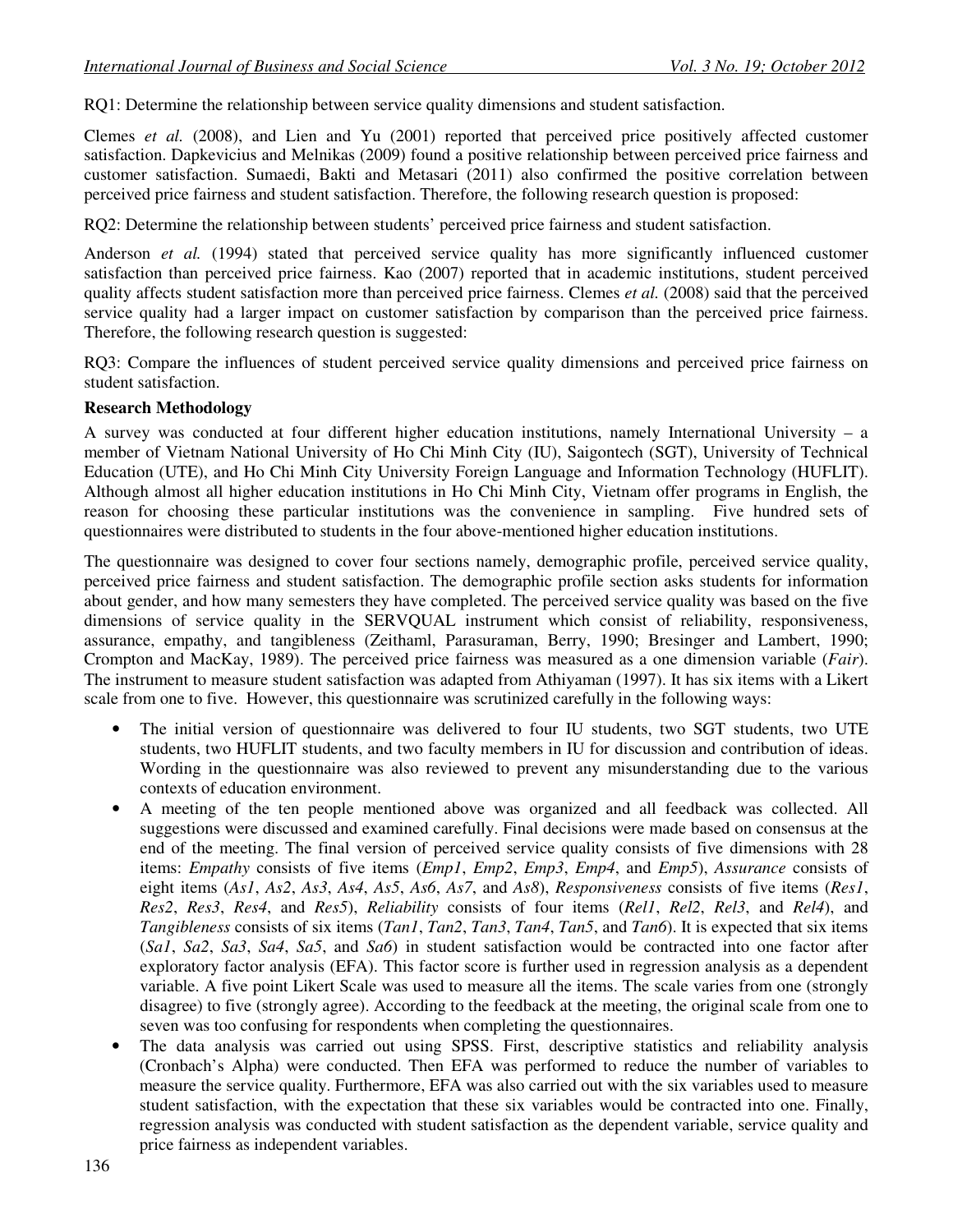## **Findings**

500 questionnaires in Table 1 were delivered to students. After eliminating responses with missing answers, 462 were considered (92.4%).

Table 2 shows that respondents are made up of 162 of IU students (35.1%), 113 of SGT (24.5%), 114 of UTE (24.7%), and 73 of HUFLIT (15.8%). The majority of students are female (61.5%). In addition, more than 80% of students were studying from semester 3 to semester 6  $(25.7\% + 13.6\% + 26.7\% + 16.8\% = 82.8\%).$ 

Table 3 shows that for the construct *Empathy*, all values in the column *Corrected Item-Total Correlation* are greater than 0.3. The Cronbach's Alpha of the construct of *Empathy* is 0.621, which is greater than all values in the column *Cronbach's Alpha If Item Deleted*. The reliability test is confirmed if the value of Cronbach's Alpha is greater than 0.7. However, the value 0.621 is acceptable because these programs are not common in Vietnam and students in these programs are not familiar with researches about satisfaction. Hence, according to Nunnally (1978), Peterson (1994), and Slater (1995), the value of Cronbach's Alpha of  $0.6 \div 0.7$  is acceptable. Therefore, all five items in the construct *Empathy* were kept for further analyses.

With similar reasons, all items in the constructs *Assurance*, *Reliability*, and *Tangibleness* were kept for further analyses.

For the construct *Responsiveness*, the variable *Res5* was deleted because it would increase the Cronbach's Alpha from 0.728 to 0.736, i.e. *Availability Channels for Expressing Students Complaints* is not highly valued by students when evaluating service quality offered in education sectors. After deleting the variable *Res5*, the reliability analysis was performed again. Based on the result, all remaining four items in the construct *Responsiveness* were kept for further analyses.

The Cronbach's Alpha in the construct *Satisfaction* would increase from 0.753 to 0.912 if the item *Sas1* is deleted. Hence, the item *Sas1* was deleted, and the reliability test was conducted again. The result showed that all five remaining items *Sas2*, *Sas3, Sas4, Sas5*, and *Sas6* were kept for further analyses.

The following criteria should be followed in order to conduct the EFA:

- The value of KMO must be greater than or equal to 50%
- The maximum absolute value of any factor loading must be greater than 0.5
- For any item, the difference between the maximum absolute value and minimum absolute value of loading factors must be greater than or equal to 0.3 (Jabnoun and Al-Tamimi, 2003)
- Total variance explained must be greater than or equal to 50%

After conducting EFA for variables *Emp1, Emp2, Emp3, Emp4, Emp5, As1, As2, As3, As4, As5, As6, As7, As8, Res1, Res2, Res3, Res4, Rel1, Rel2, Rel3, Rel4, Tan1, Tan2, Tan3, Tan4, Tan5,* and *Tan6*, based on Table 4, the following variables were deleted: *Emp3, Emp5, As1, As6, As7, As8, Res1,* and *Res4.* 

EFA was performed again with the 19 remaining variables. Based on Table 5, the variable *Rel4* was deleted. Another EFA was conducted with the remaining 18 variables. Table 6 indicated that these 18 variables were combined into five factors which were named as in Figure 2.

| Factor   | <b>Variables included</b>                                                 | <b>Name</b>    |
|----------|---------------------------------------------------------------------------|----------------|
| Factor 1 | Tan <sub>3</sub> , Tan <sub>4</sub> , Tan <sub>5</sub> , Tan <sub>6</sub> | Facility       |
| Factor 2 | As2, As3, As4, Res2                                                       | Faculty        |
| Factor 3 | Emp1, Emp2, Emp4, As5, Res3                                               | Administration |
| Factor 4 | Rell, Rel <sub>2</sub> , Rel <sub>3</sub>                                 | Documentation  |
| Factor 5 | Tan1, Tan2                                                                | Appearance     |

**Figure 2: New five factors to measure service quality after EFA** 

EFA was also conducted for *Sas2, Sas3, Sas4, Sas5,* and *Sas6*. Based on the result of Table 7, these five variables were reduced into one factor as expected. It was named *Satisfaction*.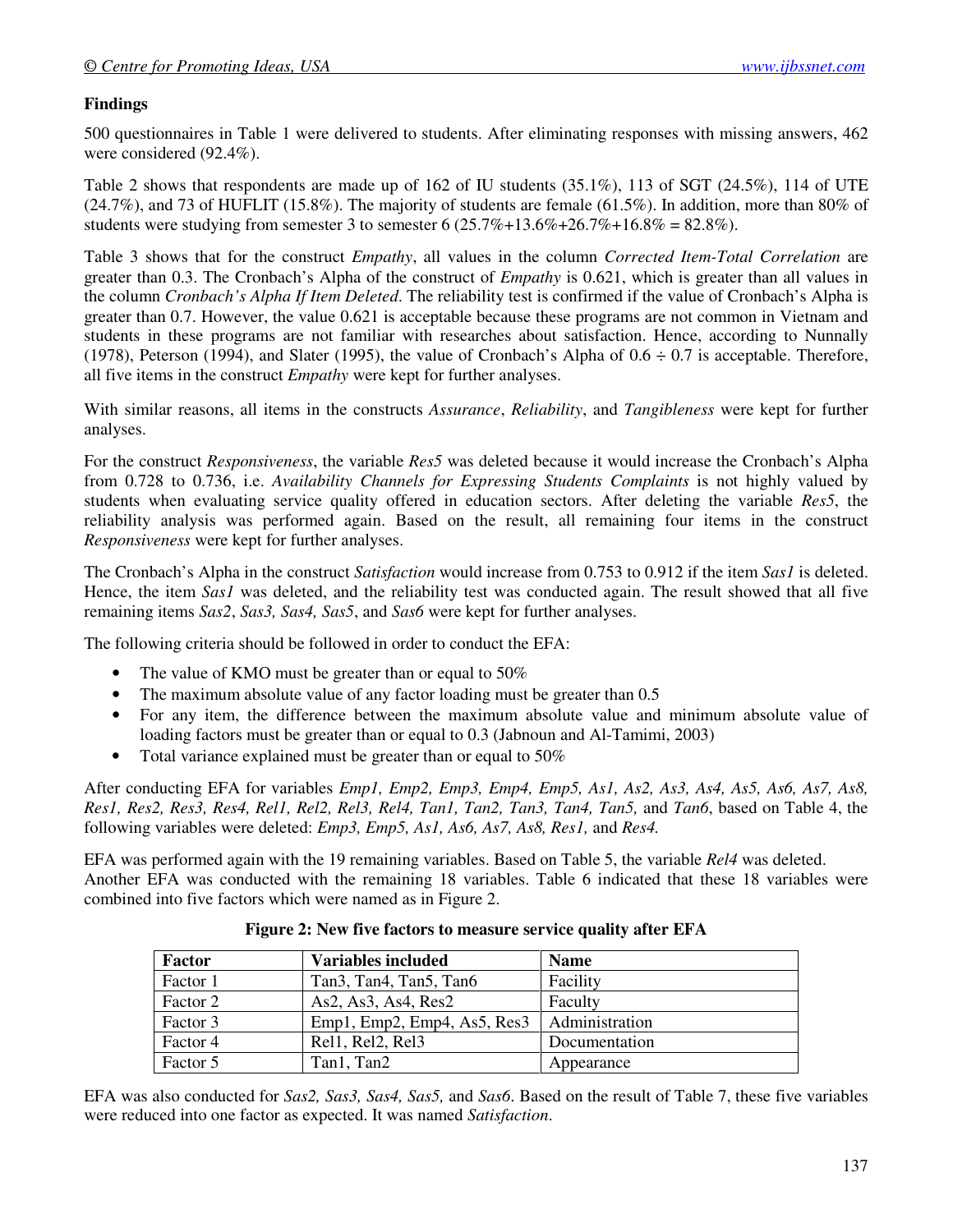Factors *Facility, Faculty, Administration, Documentation,* and *Appearance* as independent variables, and *Satisfaction* as a dependent variable were used to conduct regression analysis. The result in Table 8 shows the following relationship:

## **Equation 1**

*Satisfaction = 0.369\*Facility + 0.127\*Faculty + 0.235\*Administration + 0.185\*Documentation + 0.178\*Appearance + 0.246\*Fair* 

All coefficients in Equation 1 are statistically significant.

Factors *Facility, Faculty, Administration, Documentation, Appearance,* and *Fair* can be used to explain 41.5% of the variation in *Satisfaction*, in which *Facility* has the most impact on *Satisfaction*, *Fair* has the second largest influence on *Satisfaction*, and *Faculty* has the least effect on *Satisfaction*.

If *Fair* was removed from the list of independent variables, then based on Table 9, we have the following relationship:

## **Equation 2**

*Satisfaction = 0.414\*Facility + 0.182\*Faculty + 0.273\*Administration + 0.231\*Documentation + 0.197\*Appearance* 

All coefficients in Equation 2 are statistically significant.

This equation can explain only 36.5% of the variation of the factor *Satisfaction*, i.e. 5% reduction by comparison with the model with *Fair*. Hence, we observe an improvement if the variable *Fair* is included in the research.

## *Discussion, Conclusions, and Suggestions*

## **Discussion**

RQ1

This study shows the influence of perceived service quality on student satisfaction. The 27 initial dimensions of perceived service quality based on SERVQUAL have been reduced to 18 dimensions. They can be grouped into five new factors, namely *Facility, Faculty, Administration, Documentation,* and *Appearance*. All of them have a positive influence on student satisfaction.

## RQ2

The perceived price fairness also has a positive impact on student satisfaction. The more students think that the education is worth what they have paid for it, the more satisfied they are.

## RQ3

The factor *Facility* has the most influence on the variation of student satisfaction. The perceived price fairness (*Fair*) has the second impact on the variation of student satisfaction. Then, factors *Administration and Documentation* have the third and fourth effects. Finally, the factor *Faculty* has the least influence on student satisfaction.

In addition, when the perceived price fairness is included in the model to predict the student satisfaction we can observe a five percent improvement by comparison with using only perceived service quality to predict student satisfaction.

## *Conclusions and Suggestions*

Service quality has a significant impact on student satisfaction. This is confirmed again with this study. However, the dimensions to measure service quality have some modification in the Vietnam context. The programs using English as a means of teaching have started in Vietnam just since the last decade; hence, this study can be useful for existing higher education institutions. There have been few academic researches in Vietnam about student satisfaction in these programs, and their context is within only one higher education institution, and none of them has considered the effect of price fairness on student satisfaction. It is very important to know that students are very sensitive to the tuition fees. This is especially true because Vietnam is still a developing country whose gross domestic product (GDP) per capita is still very low - GDP per capita =  $$1350$  (CIA, 2012) while the tuition fees per annum are roughly equivalent to that figure. The tuition fees are also very high if they are compared with those in programs where Vietnamese has been used as a means of teaching. Hence, students/parents who do pay, demand the education service offered must be worth the level of the tuition fees.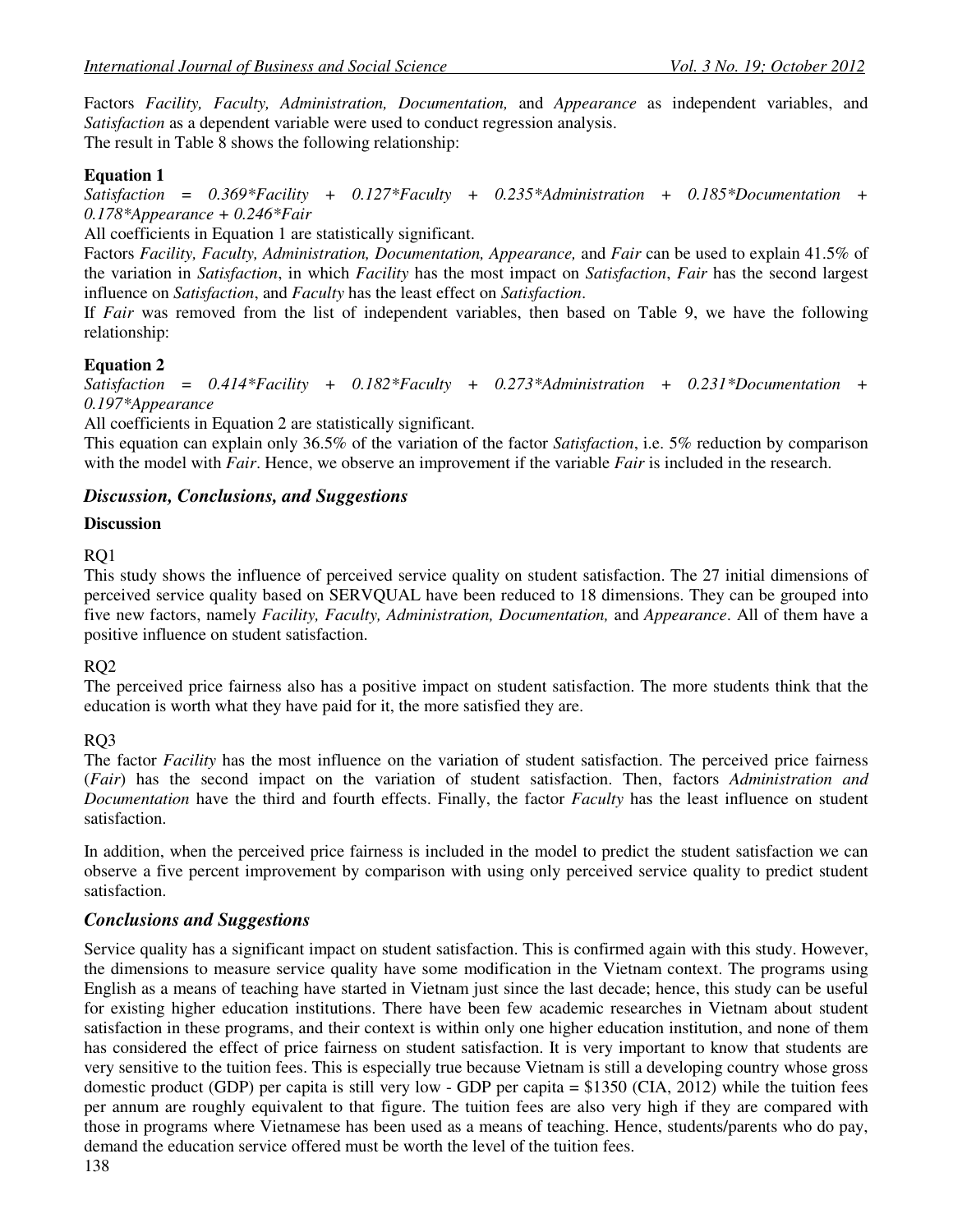*Facility* plays the most important role in satisfying students. Higher education institutions should provide modern classrooms with updated equipment. Physical environments must be supportive to the learning process. The classrooms must be kept clean and free of distraction. Textbooks and reference materials must be sufficient and updated. Adequate access to digital repositories should be granted to students. At present, libraries in Vietnam are open in the daytime and closed in the evening. Longer working hours in libraries should be of concern in order to increase student satisfaction.

*Administration* also has a very important effect on student satisfaction. Based on this study, it is ranked third in the level of impact behind facility and price fairness. The staffs are the ones who deal with administrative procedures, on an everyday basis. Hence, their knowledge, skills and serving attitude play a very important role to increase student satisfaction.

*Documentation* is ranked fourth in the order of influence level to student satisfaction. Timely-and-error-free registration, records availability, and readiness when needed are highly appreciated by students. A reliable computer system with a well-maintained database could offer much help to higher education institutions to satisfy students.

Finally, the *Appearance* of staffs and instructors can also improve student satisfaction. Neat and tidy clothing can help staffs and instructors to enhance the image of a higher education institution in the eyes of students. Generally, students want to wear casual dress but demand staffs and instructors to look more professional.

## *References*

- Aga, M., & Safakli, O.V. (2007). An Empirical Investigation of Service Quality and Customer Satisfaction in Profesional Accounting Firms: Evidence from North Cyprus. *Problems and Perspectives in Management*, *5*(3), 84-98.
- Ahmed, I., Nawaz, M.M., Ahmad, Z., Shaukat, M.Z., Usman, A., Wasim-ul-Rehman, & Ahmed, N. (2010). Does Service Quality Affect Students' Performance? Evidence from Institutes of Higher Learning. *African Journal of Business Management, 4*(12), 2527-2533.
- Anderson, E.W., Fornell, C., & Lehmann, D.R. (1994). Customer Satisfaction, Market Share, and Profitability: Findings From Sweden. *Journal of Marketing, 58* (July), 53-66.
- Athiyaman, A. (1997). Linking Student Satisfaction and Service Quality Perceptions: the Case of University Education. *European Journal of Marketing, 31*(7), 528-540.
- Babakus, E., & Boller, G.W. (1992). An Empirical Assessment of the SERVQUAL Scale. *Journal of Business Research*, *24*, 253-268.
- Banwet, D. K., & Datta, K. (2002). Effect of Service Quality on Post Visit Intentions over Time. The Case of a Library. *Total Quality Management, 13*(4), 537-546.
- Bitner, M.J. (1990). Evaluating Service Encounters. The Effects of Physical Surroundings and Employee Responses. *Journal of Marketing, 54*(April), 69-82.
- Bolton, L.E., Warlop, L., & Alba, J.W. (2003). Explorations in Price (Un)Fairness. *Journal of Consumer Research, 29* (March), 474-491.
- Brensinger, R.P., & Lambert, D.M. (1990). Can the SERVQUAL Scale be Generalized to Business-to-Business Services? Knowledge Development in Marketing, AMA's Summer Educators' Conference Proceedings, American Marketing Association, Chicago, IL, 289.
- Brooks, R.F., Lings, I.N., & Botschen, M.A. (1999). Internal Marketing and Customer Driven Wavefronts. *Service Indsutries Journal, 19*(4), 49-67.
- Bolton, R.N., & Drew, J.H. (1991). A Multistage Model of Customers' Assessments of Service Quality and Value. *Journal of Consumer Research, 17*(March), 375-384.
- Carman, J.M. (1990). Consumer Perceptions of Service Quality: an Assessment of the SERVQUAL Dimensions. *Journal of Retailing, 66*(1), 33-55.
- Churchill, G.A., & Surprenant, C. (1982). An Investigation into the Determinants of Customer Satisfaction. *Journal of Marketing Research, 19*(Nov), 491-504.
- CIA, 2012. Word Fact Book. https://www.cia.gov/library/publications/the-world-factbook/geos/vm.html. Accessed 7 April 2012).
- Clemes, M. D., Gan, C., Kao, T.H., Choong, M. (2008). An Empirical Analysis of Customer Satisfaction in International Air Travel. *Innovative Marketing, 4*(2), 50-62.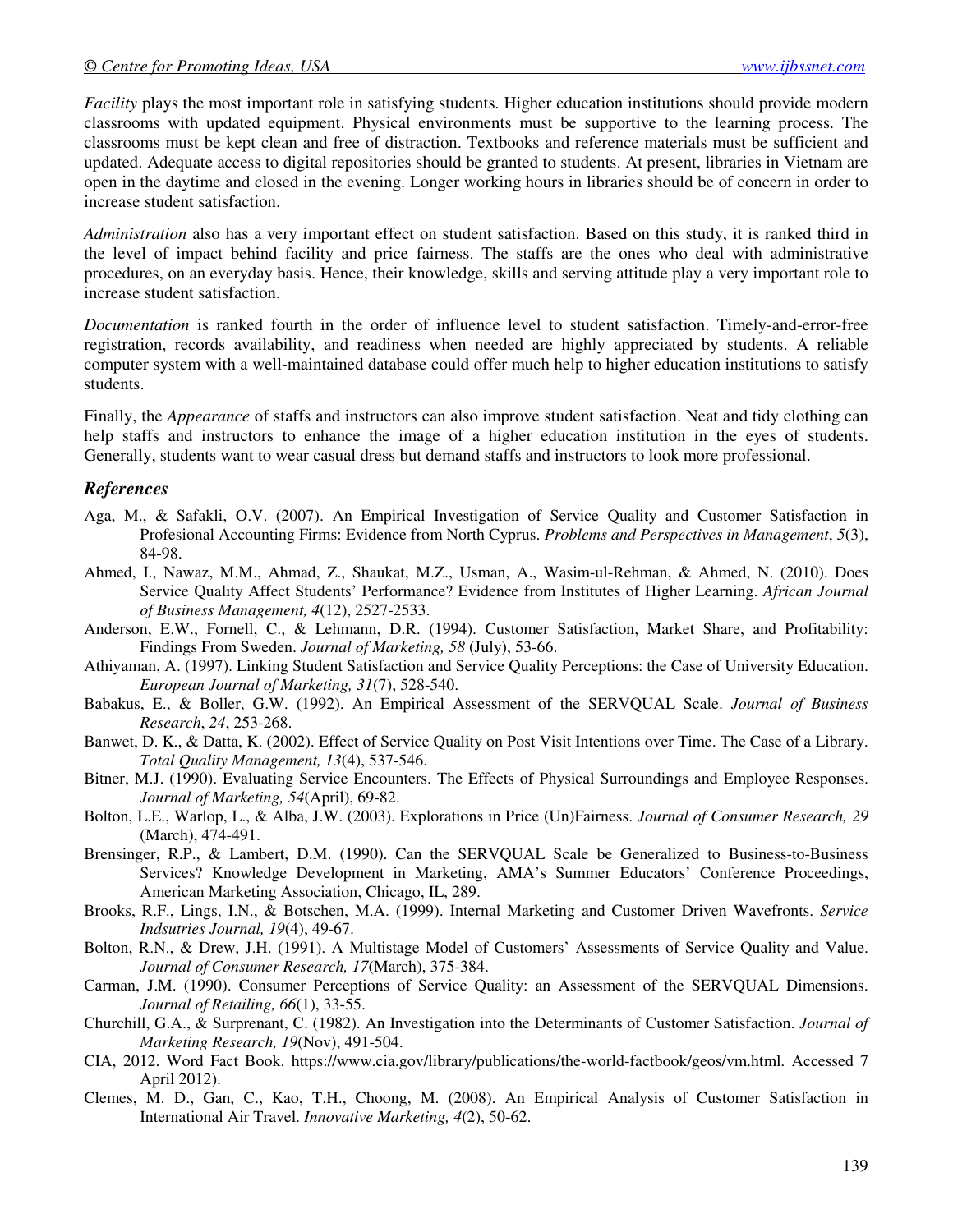- Cronin, J.J. Jr., & Taylor, S.A. (1992). Measuring Service Quality: a Re-examination and Extension. *Journal of Marketing, 56*(July), 55-68.
- Cronin, J.J.Jr, Brady M.K., & Hult, G.T.M. (2000). Assessing the Effects of Quality, Value, and Customer Satisfaction on Consumer Behavioral Intentions in Service Environments. *Journal of Retailing, 76*, 193-216.
- Crompton, J.L., & MacKay, K.J. (1989). Users' Perceptions of the Relative Importance of Service Quality Dimensions in Selected Public Recreation Programs. *Leisure Sciences, 11*, 367-375.
- Dapkevicius, A., & Melnikas, B. (2009). Influence of Price and Quality to Customer Satisfaction: Neuromarketing Approach. *Business in XXI Century, 1*(3), 17-20.
- Donaldson, B., & Runciman, R. (1995). Service Quality in Further Education: an Insight into Management Perceptions of Service Quality and those of the Actual Service Provider. *Journal of Marketing Management, 11*(1-3), 243- 256.
- Edvardsson, B., Larsson, G., & Setterlind, S. (1997). Internal Service Quality and the Psychological Work Environment: an Empirical Analysis of Conceptual Interrelatedness. *Service Industries Journal, 17*(2), 252- 263.
- Giese, J.L., & Cote, J.A. (2000). Defining Customer Satisfaction. *Academy of Marketing Science Review*, 04.
- Gold, E. (2001). *Customer Service: A Key Unifying Force for Today's Campus*. Netresults, National Association of Student Personnel Administration. http://www.naspa.org/netresults (Accessed 8 January 2010).
- Gronroos, C. (1990). *Service Management and Marketing: Managing the Moments of Truth in Service Competition*. Lexington, MA; Lexington Books.
- Gruber, T., Fub, S., Voss, R., & Glaser-Zikuda, M. (2010). Examining Student Satisfaction with Higher Education Services Using a New Measurement Tool. *International Journal of Public Sector Management, 23*(2), 105- 123.
- Hanif, M., Hafeez, S., Adnan Riaz, A. (2010). Factors Affecting Customer Satisfaction. *International Research Journal of Finance and Economics, 60,* 44-52.
- Hasan, H.F.A., Ilias, A., Rahman, R.A., & Razak, M.Z.A. (2008). Service Quality and Student Satisfaction: a Case Study at Private Higher Education Institutions*. International Business Research, 1*(3), 163-175.
- Helgesen, Ø., & Nesset, E. (2007). What Accounts for Students' Loyalty? Some Field Study Evidence. *International Journal of Educational Management, 21*(2), 126-143.
- Hill, F.M. (1995). Managing Service Quality in Higher Education: the Role of Students as Primary Consumer*. Quality Assurance in Education, 3*(3), 10-21.
- Hoisington, S., & Naumann, E. (2003). The Loyalty Elephant. *Quality Progress*, *36*(2), 33-41.
- Howard, J.A., & Sheth J.N. (1969). *The Theory of Buyer Behavior*. New York: Wiley.
- Hunt, H. K. (1977). "CS/D -- Overview and Future Research Directions," in Conceptualization and Measurement or Consumer Satisfaction and Dissatisfaction, H. Keith Hunt, ed., Cambridge, Mass.: Marketing Science Institute.
- Iglesias M.P., & Guillén M.J.Y. (2004). Perceived Quality and Price: Their Impact on the Satisfaction of Restaurant Customers. *International Journal of Contemporary Hospitality Management, 16*(6), 373-379.
- Ismail, A., Abdullah, M.M.B., Francis, S.K. (2009). Exploring the Relationships Among Service Quality Features, Perceived Value and Customer Satisfaction. *Journal of Industrial Engineering and Management, 2*(1), 230-250.
- Ilias, A., Hasan, H.F.A., Rahman, R.A., & Yasoa, M.R. (2008). Student Satisfaction and Service Quality: Any Differences in Demographic Factors? *International Business Research, 1*(4). 131-143.
- IWA 2:2007, International Standard, Quality Management Systems Guidelines for the Application of ISO:2000 in Education.
- Jabnoun N., Al-Tamimi, H.A.H. (2003). Measuring Perceived Service Quality at UAE Commercial Banks. *International Journal of Quality & Reliability Management, 20*(4), 458-472.
- Kao, T.H (2007). University Students' Satisfaction: an Empirical Analysis. Master of Commerce and Management Thesis, Lincoln University.
- Kotler, P., & Clarke, R.N. (1987). *Marketing for Health Care Organizations*. Englewood Cliffs, NJ: Prentice-Hall.
- Kotler, P., & Armstrong, G. (2010). *Principles of Marketing*, 13th ed. New Jersey: Prentice Hall.
- Kwek, C.L., Lau T.C., & Tan H.P. (2010). The 'Inside-out' and 'Outside-in' Approaches on Students' Perceived Service Quality: an Empirical Evaluation. *Management Science and Engineering, 4*(2), 01-26.
- Lagrosen, S. (2004). Quality Management in Global Firms. *The TQM Magazine, 16*(6), 396-402.
- Letcher, D.W., & Neves J.S. (2010). Determinant of Undergraduate Business Student Satisfaction*. Research in Higher Education Journal*, 01-26.
- Lien, T.B., & Yu, C.C. (2001). An Integrated Model for the Effects of Perceived Product, Perceived Service Quality, and Perceived Price Fairness on Customer Satisfaction and Loyalty. *Journal of Consumer Satisfaction, Dissatisfaction, and Complaining Behaviour, 14*, 125-140.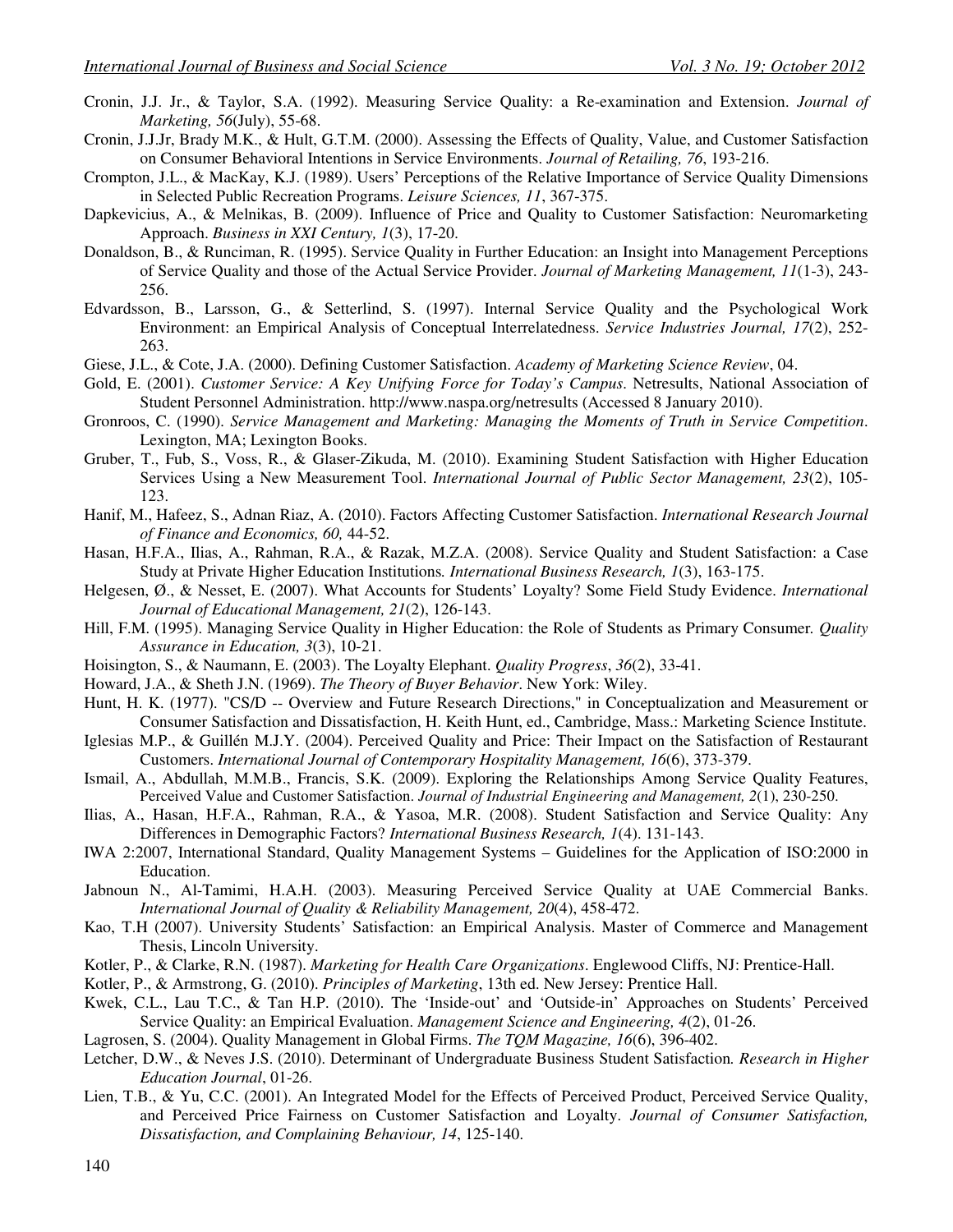- Lings, I.N., & Brooks, R.F. (1998). Implementing and Measuring the Effectiveness of Internal Marketing. *Journal of Marketing Management, 14*, 325-351.
- Malik, M.E., Danish, R., & Usman, A. (2010). Impact of Job Climate and Extrinsic Rewards on Job Satisfaction of Banking Executives: a Case of Pakistan. *Interdisciplinary Journal of Contemporary Research in Business, 1*(12), 125-139.
- Natalia, D., & Subroto, B. (2003). Effects of Management Commitment on Service Quality to Increase Customer Satisfaction of Domestic Airlines in Indonesia. *Singapore Management Review, 25*(1), 85-104.
- Nunnally, J.C. (1978). *Psychometric Theory,* 2nd ed*.* New York: McGraw-Hill.
- Peterson, R.A. (1994). A Meta-Analysis of Cronbach's Coefficient Alpha. *Journal of Consumer Research, 21*, 381-391.

Oliver, R. (1997). *Satisfaction: A Behavioral Perspective on the Consumer.* McGraw-Hill, Boston.

- Parasuraman, A., Zeithaml, V.A., & Berry, L.L. (1985). A Conceptual Model of Service Quality and Its Implication. *Journal of Marketing, 49*(Fall), 41-50.
- Parasuraman, A., Zeithaml, V.A., & Berry, L.L. (1988). SERVQUAL: a Multiple-Item Scale for Measuring Consumer Perceptions of Service Quality*. Journal of Retailing, 64*(Spring), 12-40.
- Parasuraman, A., Zeithaml, V.A., & Berry, L.L. (1991). Refinement and Reassessment of the SERVQUAL Scale. *Journal of Retailing, 67*, 420-450.
- Reynoso, J., & Moore, B. (1995). Towards the Measurement of Internal Service Quality. *International Journal of Service Industry Management, 6*(3), 64-83.
- Rust, R.T., & Oliver, R.L. (1994). *Service Quality; New Directions in Theory and Practice*. Thousand Oaks, California, SAGE Publication.
- Sahney, S., Banwet, D.K., & Karunes, S. (2004). A SERVQUAL and QFD Approach to Total Quality Education: a Student Perspective. *International Journal of Productivity and Performance Management, 53*(2), 143-166.
- Sakthivel, P.B., Rajendran, G., Raju, R. (2005). TQM Implementation and Students Satisfaction of Academic Performance. *The TQM Magazine , 17*(6), 573-589.
- Sapri, M., Kaka, A., & Finch, E. (2009). Factors that Influence Student's Level of Satisfaction with Regards to Higher Education Facilities Services. *Malaysian Journal of Real Estate, 4*(1), 34-51.
- Shemwell, D. J., Yavas, U., & Bilgin, Z. (1998). Customer-Service Provider Relationships: an Empirical Test of a Model of Service Quality, Satisfaction and Relationship-Oriented Outcomes*. International Journal of Service Industry Management, 9*(2), 155–168.
- Slater, S. (1995). Issues in Conducting Marketing Strategy Research. *Journal of Strategic Marketing, 3*(4), 257-270.
- Spreng, R.A., & Mackoy, R.D. (1996). An Empirical Examination of a Model of Perceived Service Quality and Satisfaction. *Journal of Retailing, 72*(2), 201-214.
- Soutar, G., McNeil, M. (1996). Measuring Service Quality in a Tertiary Institution. *Journal of Educational Administration, 34*(1), 72-82.
- Stanton, A.L., Kirk, S.B., Cameron, C.L., & Sharon Danoff-Burg, S. (2000). Coping Through Emotional Approach: Scale Construction and Validation. *Journal of Personality and Social Psychology, 78*(6), 1150-1169.
- Sumaedi, S., Bakti, I.G.M.Y., Metasari, N. (2011). The Effect of Students' Perceived Service Quality and Perceived Price on Student Satisfaction. *Management Science and Engineering, 5*(1), 88-97.
- Sureshchandar G.S., Chandrasekharan R., & Anantharaman R.N. (2002). The Relationship between Service Quality and Customer Satisfaction – a Factor Specific Approach. *Journal of Services Marketing, 16*(4), 363-379.
- Thorsten H., & Alexander K. (1997). The Impact of Customer Satisfaction and Relationship Quality on Customer Retention: a Critical Reassessment and Model Development*. Psychology & Marketing, 14*(December), 737-764.
- Veloutsou, C., Daskou, S., & Daskou, A. (2004). Are the Determinants of Bank Loyalty Brand Specific? *Journal of Financial Services Marketing, 9*(2), 113-125.
- Voss, G.B., Parasuraman, A., & Grewal, D. (1998). The Role of Price, Performance, and Expectations in Determining Satisfaction in Service Exchanges. *Journal of Marketing, 62*(October), 46-61.
- Wiers-Jenssen, J., Stensaker, B., & Grøgaard, J.B. (2002). Student Satisfaction: Towards an Empirical Deconstruction of the Concept. *Quality in Higher Education, 8*, 183-195.
- Woodside, A.G., Frey, L.L., & Daly, R.T. (1989). Linking Service Quality, Customer Satisfaction, and Behavioral Intention. *Journal of Health Care Marketing, 9*(December), 5-17.
- Zairi, M. (1995). Total Quality Education for Superior Performance. *Training for Quality, 3*(1), 29-35.
- Zeithaml, V.A. (1988). Consumer Perceptions of Price, Quality, and Value: a Means-End Model and Synthesis of Evidence. The *Journal of Marketing, 52*, 2-22.
- Zeithaml, V.A., Parasuraman, A., & Berry, L.L. (1990). *Delivering Quality Service: Balancing Customer Perceptions and Expectations.* Free Press, USA.
- Zeithaml, V.A., & Bitner, M. (2000). *Service Marketing.* McGraw-Hill, New York.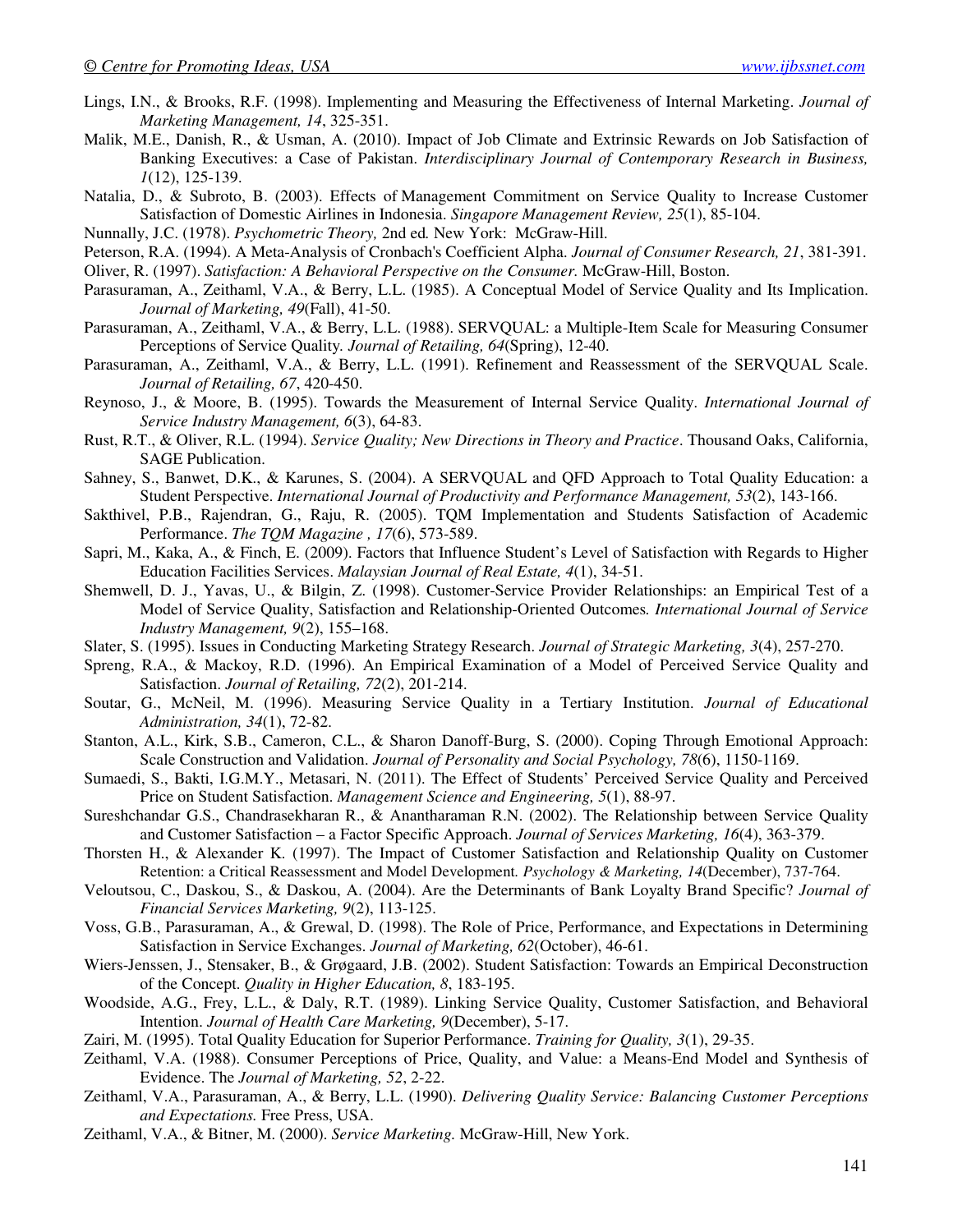## **Table 1: Questionnaire**

### **Empathy**

*1: strongly disagree; 2: disagree; 3: neutral, 4: agree, 5: strongly agree* 

- 1) Administration has students' best interest at heart.\_\_\_
- 2) Staffs are willing to give students individual attention
- 3) The extent to which lecturers is sympathetic and supportive to the needs of students.
- 4) University/college is fair and unbiased in their treatment of individual students. \_\_\_
- 5) Instructors encourage and motivate students to do their best. \_\_\_

#### **Assurance**

*1: strongly disagree; 2: disagree; 3: neutral, 4: agree, 5: strongly agree* 

- 1) University/college staffs are friendly and courteous. \_\_\_
- 2) Instructors are friendly and courteous. \_\_\_
- 3) Instructors have good academic credentials. \_\_\_
- 4) Instructors answer all questions thoroughly. \_\_\_
- 5) University/college's staffs have good knowledge on rules and procedures.
- 6) Instructors have good English ability. \_\_\_
- 7) Curriculum is well designed and up-to-date. \_\_\_
- 8) Instructors are fair and impartial in grading. \_\_\_

## **Responsiveness**

*1: very bad; 2: bad; 3: neutral, 4: good, 5: very good* 

- 1) Availability of staffs to assist students. \_\_\_
- 2) Availability of instructors to assist students. \_\_\_
- 3) Capacity of staffs to solve problems when they arise.
- 4) Capacity of instructors to solve problems when they arise.
- 5) Availability channels for expressing students complaints. \_\_\_

#### **Reliability**

*1: strongly disagree; 2: disagree; 3: neutral, 4: agree, 5: strongly agree* 

- 1) Registration is timely and error-free.
- 2) This university/college keeps its records accurately. \_\_\_
- 3) This university/college provides its service at a time it promises to do so.  $\frac{1}{1}$
- 4) The instructor consistently provides good lectures.

## **Tangibleness**

*1: strongly disagree; 2: disagree; 3: neutral, 4: agree, 5: strongly agree* 

- 1) Appearance of staffs is suitable. \_\_\_
- 2) Appearance of instructors is suitable. \_\_\_
- 3) The classroom is modern and updated.
- 4) The physical environment of the classroom aid learning. \_\_\_
- 5) The classroom is kept clean and free of distraction. \_\_\_
- 6) The library offers adequate materials for reference. \_\_\_

## **Student satisfaction**

*1: strongly disagree; 2: disagree; 3: neutral, 4: agree, 5: strongly agree* 

- 1. I'm satisfied with my decision to attend this University/college.
- 2. If I have choice to do it all over again, I will still enroll in this university. \_\_\_
- 3. My choice to enroll in this university/college is a wise one.
- 4. I'm happy on my decision to enroll in this university.
- 5. I did the right decision when I decided to enroll in this university. \_\_\_
- 6. I'm happy that I enrolled in this university.\_\_\_

#### **Perceive price fairness**

*1: strongly disagree; 2: disagree; 3: neutral, 4: agree, 5: strongly agree* 

• Education service is worth what I've paid.  $\qquad \qquad$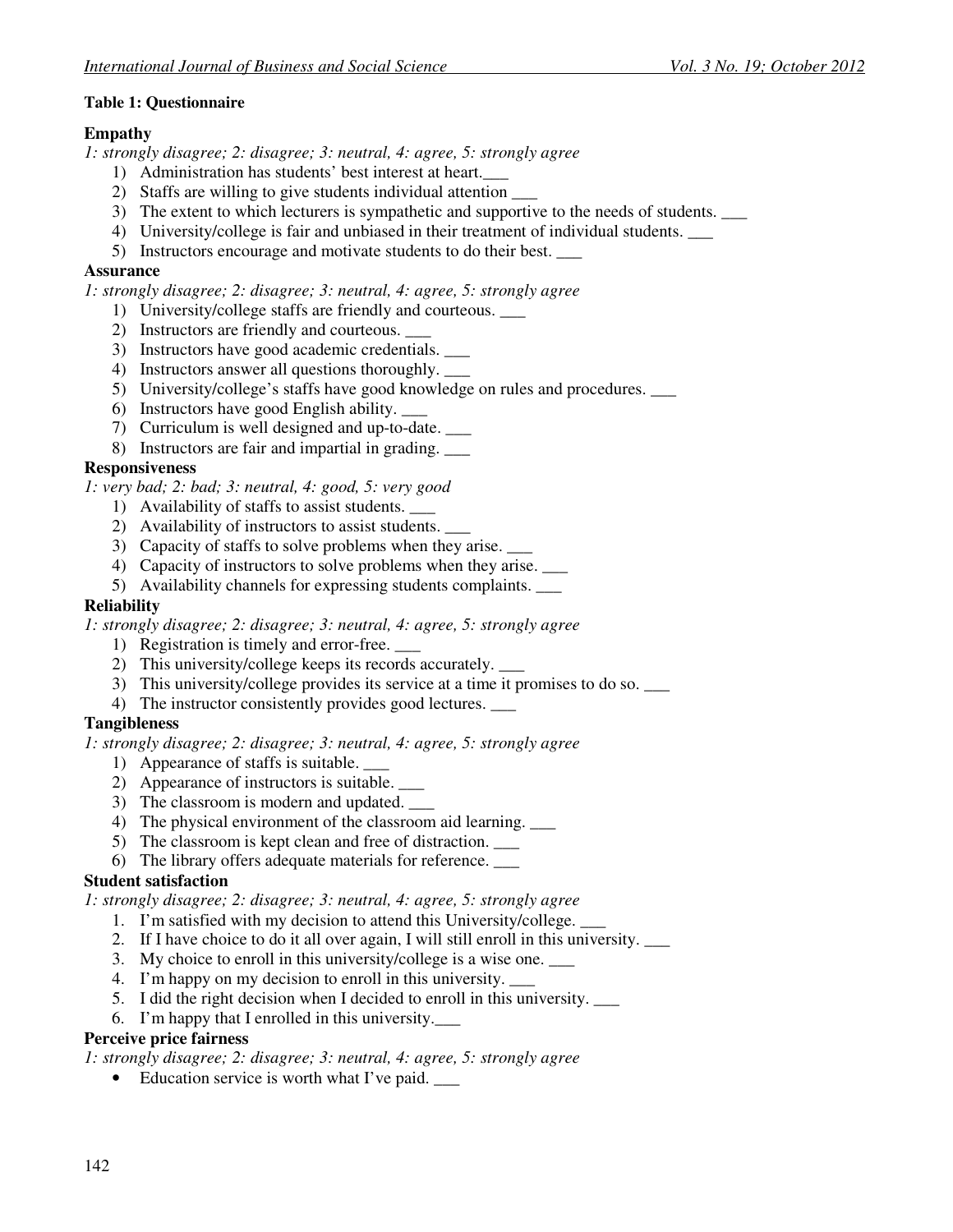#### **Table 2: Students' Demographic Profile Program**

| 1 I vel allı |      |  |  |  |
|--------------|------|--|--|--|
|              | ∹rea |  |  |  |

|       |               | Frequency | Percent | Valid Percent | Cumulative |
|-------|---------------|-----------|---------|---------------|------------|
|       |               |           |         |               | Percent    |
|       | IU            | 162       | 35.1    | 35.1          | 35.1       |
|       | <b>SGT</b>    | 113       | 24.5    | 24.5          | 59.5       |
| Valid | <b>UTE</b>    | 114       | 24.7    | 24.7          | 84.2       |
|       | <b>HUFLIT</b> | 73        | 15.8    | 15.8          | 100.0      |
|       | Total         | 462       | 100.0   | 100.0         |            |

**Sex**

|       |        | Frequency | Percent | Valid Percent | Cumulative<br>Percent |
|-------|--------|-----------|---------|---------------|-----------------------|
|       | Male   | 178       | 38.5    | 38.5          | 38.5                  |
| Valid | Female | 284       | 61.5    | 61.5          | 100.0                 |
|       | Total  | 462       | 100.0   | 100.0         |                       |

**Table 3: Reliability Analysis for** *Empathy***,** *Assurance, Responsiveness, Reliability, Tangibleness,* **and** *Satisfaction* 

**Reliability** VARIABLES=Emp1 Emp2 Emp3 Emp4 Emp5 **Reliability Statistic** 

| <b>RELEADILITY STATISTICS</b> |            |  |  |  |  |
|-------------------------------|------------|--|--|--|--|
| Cronbach's                    | N of Items |  |  |  |  |
| <b>Alpha</b>                  |            |  |  |  |  |
| .621                          |            |  |  |  |  |

## **Item-Total Statistics**

|                  | Item Deleted | Scale Mean if Scale Variance Corrected<br>lif | Item Item-Total | Squared<br>Multiple | Cronbach's<br>Alpha if Item |
|------------------|--------------|-----------------------------------------------|-----------------|---------------------|-----------------------------|
|                  |              | Deleted                                       | Correlation     | Correlation         | Deleted                     |
| Emp1             | 14.15        | 4.833                                         | .323            | .123                | .593                        |
| Emp <sub>2</sub> | 14.08        | 4.601                                         | .389            | .166                | .561                        |
| Emp3             | 13.81        | 4.856                                         | .344            | .152                | .583                        |
| Emp4             | 13.87        | 4.274                                         | .417            | .182                | .545                        |
| Emp5             | 13.72        | 4.517                                         | .402            | .197                | .553                        |

## **Reliability** VARIABLES=As1 As2 As3 As4 As5 As6 As7 As8

| Cronbach's | N of Items |  |
|------------|------------|--|
| Alpha      |            |  |
|            |            |  |

## **Item-Total Statistics**

|                 |              | Scale Mean if Scale Variance Corrected Item- |             | Squared     | Cronbach's    |
|-----------------|--------------|----------------------------------------------|-------------|-------------|---------------|
|                 | Item Deleted | if Item Deleted                              | Total       | Multiple    | Alpha if Item |
|                 |              |                                              | Correlation | Correlation | Deleted       |
| As1             | 25.31        | 13.542                                       | .402        | .232        | .773          |
| As2             | 24.88        | 13.417                                       | .553        | .340        | .749          |
| As3             | 24.86        | 13.780                                       | .489        | .303        | .758          |
| As4             | 25.03        | 13.346                                       | .489        | .275        | .757          |
| As5             | 25.20        | 13.625                                       | .413        | .188        | .770          |
| As6             | 25.08        | 12.720                                       | .533        | .299        | .750          |
| As7             | 25.19        | 12.720                                       | .532        | .305        | .750          |
| As <sub>8</sub> | 25.08        | 13.272                                       | .491        | .265        | .757          |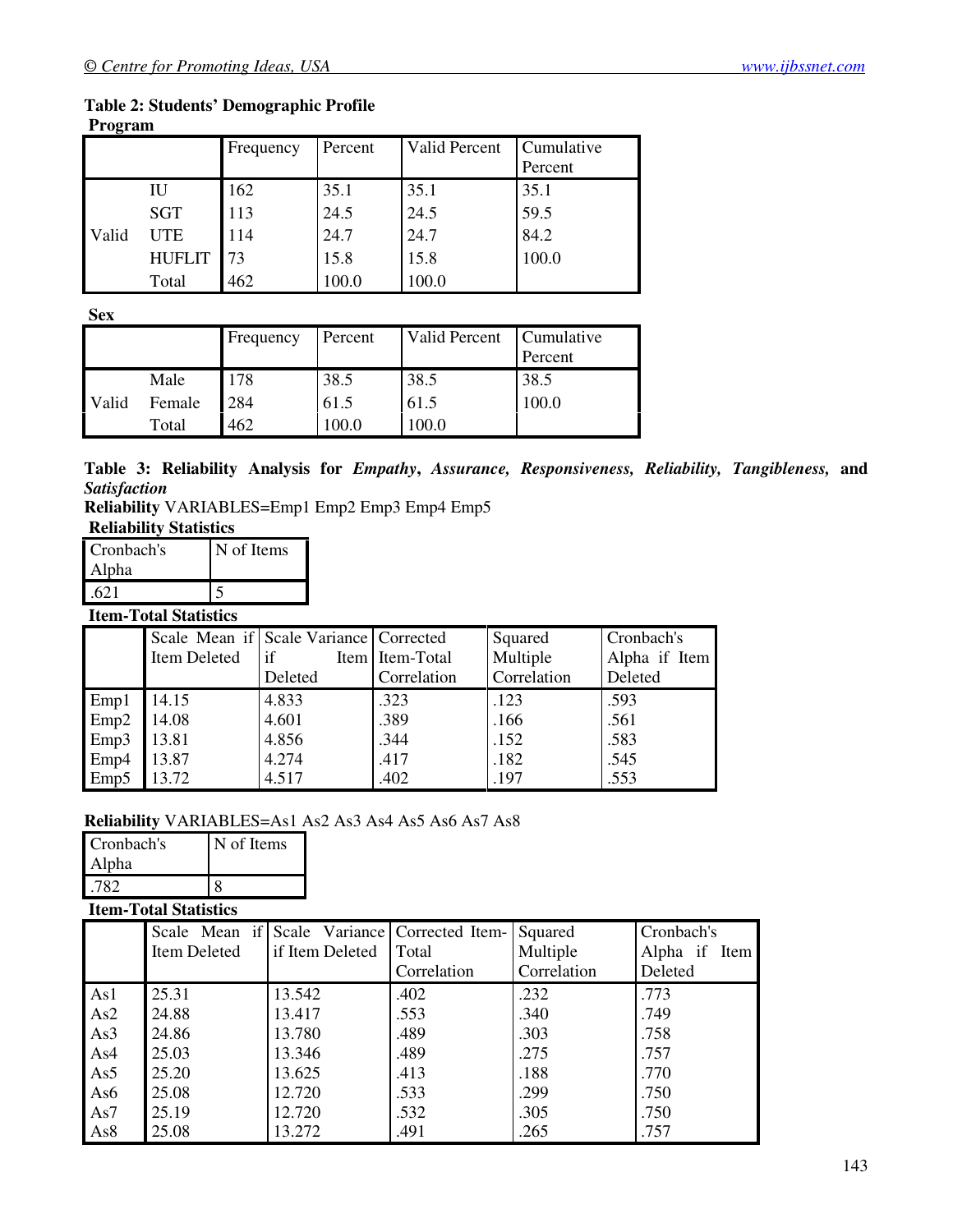## **Reliability** VARIABLES=Res1 Res2 Res3 Res4 Res5

| Cronbach's | N of Items |  |
|------------|------------|--|
| Alpha      |            |  |
| -72 X      |            |  |

## **Item-Total Statistics**

|                  |              | Scale Mean if Scale Variance Corrected Item- Squared |             |             | Cronbach's    |
|------------------|--------------|------------------------------------------------------|-------------|-------------|---------------|
|                  | Item Deleted | if Item Deleted                                      | Total       | Multiple    | Alpha if Item |
|                  |              |                                                      | Correlation | Correlation | Deleted       |
| Res1             | 13.48        | 5.443                                                | .568        | .389        | .652          |
| Res <sub>2</sub> | 13.15        | 5.996                                                | .465        | .327        | .692          |
| Res <sub>3</sub> | 13.55        | 5.415                                                | .556        | .364        | .656          |
| Res4             | 13.15        | 5.764                                                | .510        | .316        | .675          |
| Res <sub>5</sub> | 13.78        | 5.369                                                | .388        | .167        | .736          |

## **Reliability** VARIABLES=Rel1 Rel2 Rel3 Rel4

| Cronbach's | N of Items |  |
|------------|------------|--|
| Alpha      |            |  |
| .681       |            |  |

## **Item-Total Statistics**

|                  |              |                 | Scale Mean if Scale Variance Corrected Item- Cronbach's |               |
|------------------|--------------|-----------------|---------------------------------------------------------|---------------|
|                  | Item Deleted | if Item Deleted | Total                                                   | Alpha if Item |
|                  |              |                 | Correlation                                             | Deleted       |
| Rel <sub>1</sub> | 10.29        | 3.621           | .496                                                    | .593          |
| Rel <sub>2</sub> | 9.89         | 3.968           | .484                                                    | .604          |
| Re13             | 10.15        | 3.532           | .498                                                    | .593          |
| Rel <sub>4</sub> | 9.74         | 4.354           | .382                                                    | .664          |

## **Reliability** VARIABLES=Tan1 Tan2 Tan3 Tan4 Tan5 Tan6

| Cronbach's | N of Items |
|------------|------------|
| Alpha      |            |
| .756       |            |
|            |            |

## **Item-Total Statistics**

|                  |              | Scale Mean if Scale Variance Corrected Item- Cronbach's |             |               |
|------------------|--------------|---------------------------------------------------------|-------------|---------------|
|                  | Item Deleted | if Item Deleted                                         | Total       | Alpha if Item |
|                  |              |                                                         | Correlation | Deleted       |
| Tan1             | 18.29        | 10.023                                                  | .383        | .749          |
| Tan2             | 17.93        | 10.238                                                  | .415        | .741          |
| Tan3             | 18.06        | 8.506                                                   | .632        | .681          |
| Tan <sub>4</sub> | 18.02        | 9.084                                                   | .590        | .697          |
| Tan <sub>5</sub> | 17.87        | 9.140                                                   | .525        | .713          |
| Tan6             | 18.35        | 8.865                                                   | .455        | .737          |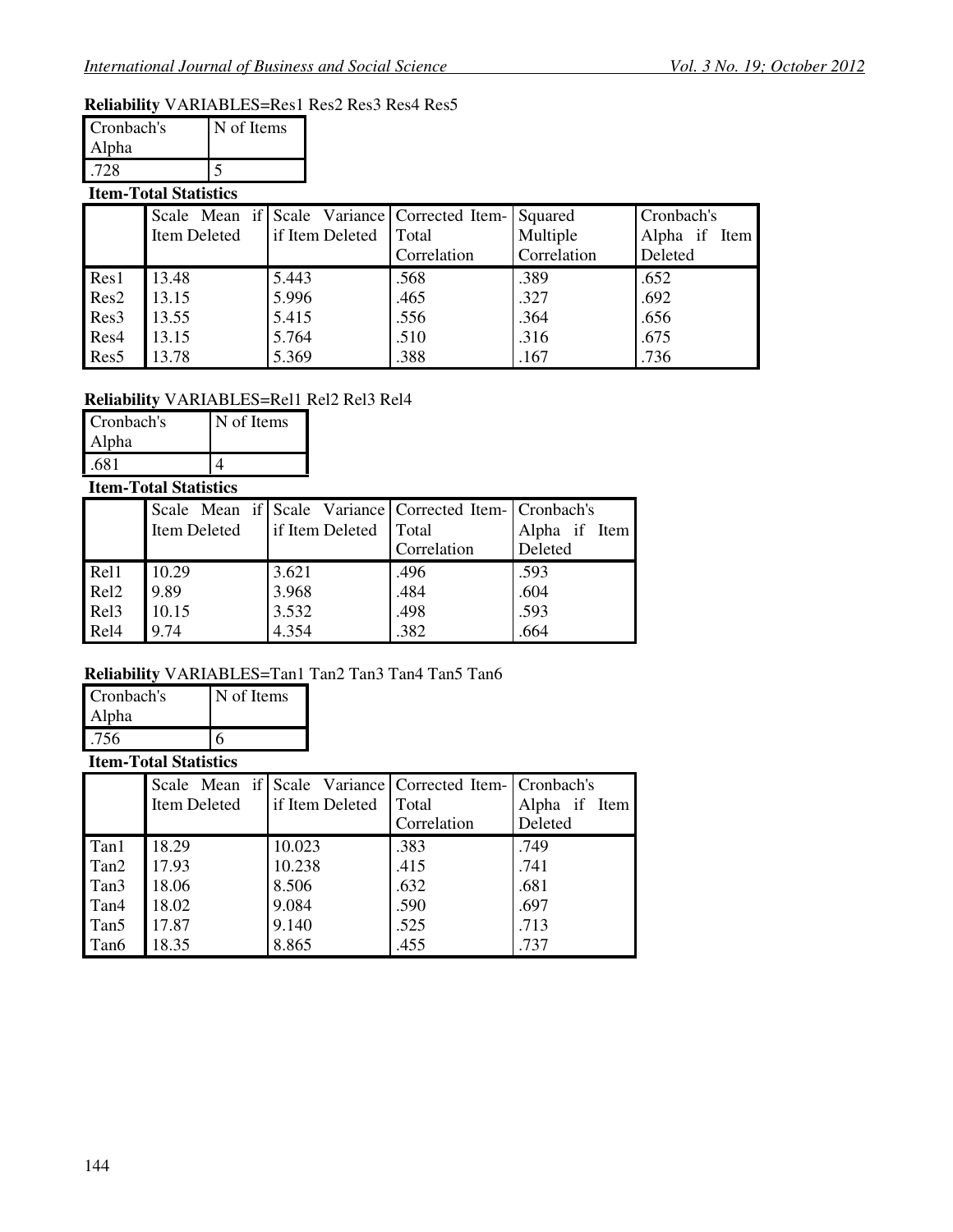## **Reliability** VARIABLES=Sas1 Sas2 Sas3 Sas4 Sas5 Sas6

| Cronbach's | N of Items |
|------------|------------|
| Alpha      |            |
|            |            |

## **Item-Total Statistics**

|      | Item Deleted | Scale Mean if Scale Variance   Corrected<br>if<br>Deleted | Item Item-Total<br>Correlation | Cronbach's<br>Alpha if Item<br>Deleted |
|------|--------------|-----------------------------------------------------------|--------------------------------|----------------------------------------|
| Sas1 | 17.27        | 15.072                                                    | .349                           | .912                                   |
| Sas2 | 17.53        | 21.217                                                    | .662                           | .685                                   |
| Sas3 | 17.60        | 22.492                                                    | .671                           | .697                                   |
| Sas4 | 17.52        | 22.506                                                    | .683                           | .696                                   |
| Sas5 | 17.46        | 22.045                                                    | .718                           | .687                                   |
| Sas6 | 17.56        | 21.856                                                    | .702                           | .687                                   |

## **Reliability** VARIABLES=Res1 Res2 Res3 Res4

| Cronbach's | N of Items |
|------------|------------|
| Alpha      |            |
| 736        |            |

## **Item-Total Statistics**

|                  |       |                                        | Scale Mean if Scale Variance Corrected Item- Cronbach's |               |
|------------------|-------|----------------------------------------|---------------------------------------------------------|---------------|
|                  |       | Item Deleted   if Item Deleted   Total |                                                         | Alpha if Item |
|                  |       |                                        | Correlation                                             | Deleted       |
| Res1             | 10.48 | 3.131                                  | .569                                                    | .652          |
| Res <sub>2</sub> | 10.15 | 3.468                                  | .503                                                    | .690          |
| Res <sub>3</sub> | 10.56 | 3.189                                  | .520                                                    | .682          |
| Res4             | 10.15 | 3.354                                  | .520                                                    | .681          |

## **Reliability** VARIABLES=Sas2 Sas3 Sas4 Sas5 Sas6

| Cronbach's | N of Items |
|------------|------------|
| Alpha      |            |
| -912       |            |

## **Item-Total Statistics**

|      |              | Scale Mean if Scale Variance Corrected |                                   | Item- Cronbach's Alpha |
|------|--------------|----------------------------------------|-----------------------------------|------------------------|
|      | Item Deleted |                                        | if Item Deleted Total Correlation | Item Deleted           |
| Sas2 | 13.82        | 9.257                                  | .750                              | .902                   |
| Sas3 | 13.89        | 10.232                                 | .756                              | .897                   |
| Sas4 | 13.81        | 10.139                                 | .794                              | .890                   |
| Sas5 | 13.75        | 9.877                                  | .817                              | .884                   |
| Sas6 | 13.84        | 9.785                                  | .787                              | .890                   |

**Table 4: EFA for Variables** *Emp1, Emp2, Emp3, Emp4, Emp5, As1, As2, As3, As4, As5, As6, As7, As8, Res1, Res2, Res3, Res4, Rel1, Rel2, Rel3, Rel4, Tan1, Tan2, Tan3, Tan4, Tan5,* **and** *Tan6* **KMO and Bartlett's Test**

| Kaiser-Meyer-Olkin<br>Adequacy. |      | Measure                                     | of | Sampling 901 |                         |
|---------------------------------|------|---------------------------------------------|----|--------------|-------------------------|
| <b>Bartlett's</b><br>Sphericity | Test | Approx. Chi-Square<br>$\sigma f$ Df<br>Sig. |    |              | 3919.723<br>351<br>.000 |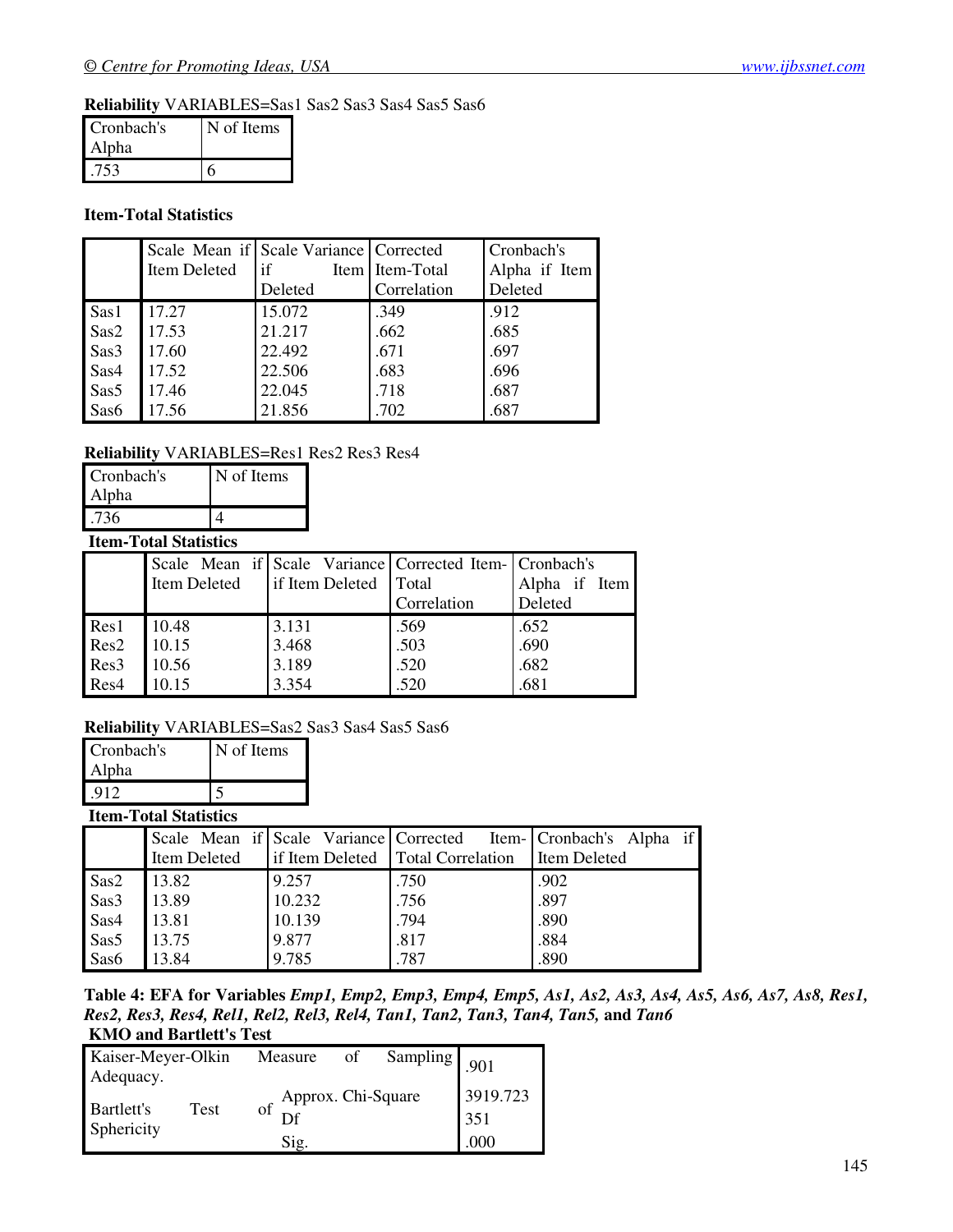## **Rotated Component Matrix<sup>a</sup>**

|                  | Component |                |                |                |            |         |  |
|------------------|-----------|----------------|----------------|----------------|------------|---------|--|
|                  | 1         | $\overline{2}$ | $\mathfrak{Z}$ | $\overline{4}$ | $\sqrt{5}$ | 6       |  |
| Emp1             |           |                | .592           |                |            |         |  |
| Emp <sub>2</sub> |           |                | .644           |                |            |         |  |
| Emp3             | .516      |                |                |                |            | $-.392$ |  |
| Emp4             |           |                | .581           |                |            |         |  |
| Emp5             | .394      |                |                |                |            |         |  |
| As1              |           |                | .459           |                |            | .385    |  |
| As2              | .592      |                |                |                |            |         |  |
| As3              | .694      |                |                |                |            |         |  |
| As4              | .622      |                |                |                |            |         |  |
| As5              |           |                | .546           |                |            |         |  |
| As6              | .540      |                | .339           |                |            |         |  |
| As7              | .497      |                | .370           |                |            |         |  |
| As8              | .452      |                | .331           |                |            |         |  |
| Res1             |           |                | .354           |                |            | .525    |  |
| Res2             | .542      |                |                |                |            |         |  |
| Res <sub>3</sub> |           |                | .315           |                |            | .677    |  |
| Res4             | .513      |                |                |                |            | .507    |  |
| Rel1             |           |                |                | .612           |            |         |  |
| Rel <sub>2</sub> |           |                |                | .691           |            |         |  |
| Rel <sub>3</sub> |           |                |                | .725           |            |         |  |
| Rel <sub>4</sub> | .550      |                |                |                |            |         |  |
| Tan1             |           |                |                |                | .843       |         |  |
| Tan2             |           |                |                |                | .849       |         |  |
| Tan3             |           | .791           |                |                |            |         |  |
| Tan4             |           | .757           |                |                |            |         |  |
| Tan <sub>5</sub> |           | .743           |                |                |            |         |  |
| Tan6             |           | .577           |                |                |            |         |  |

Extraction Method: Principal Component Analysis.

Rotation Method: Varimax with Kaiser Normalization.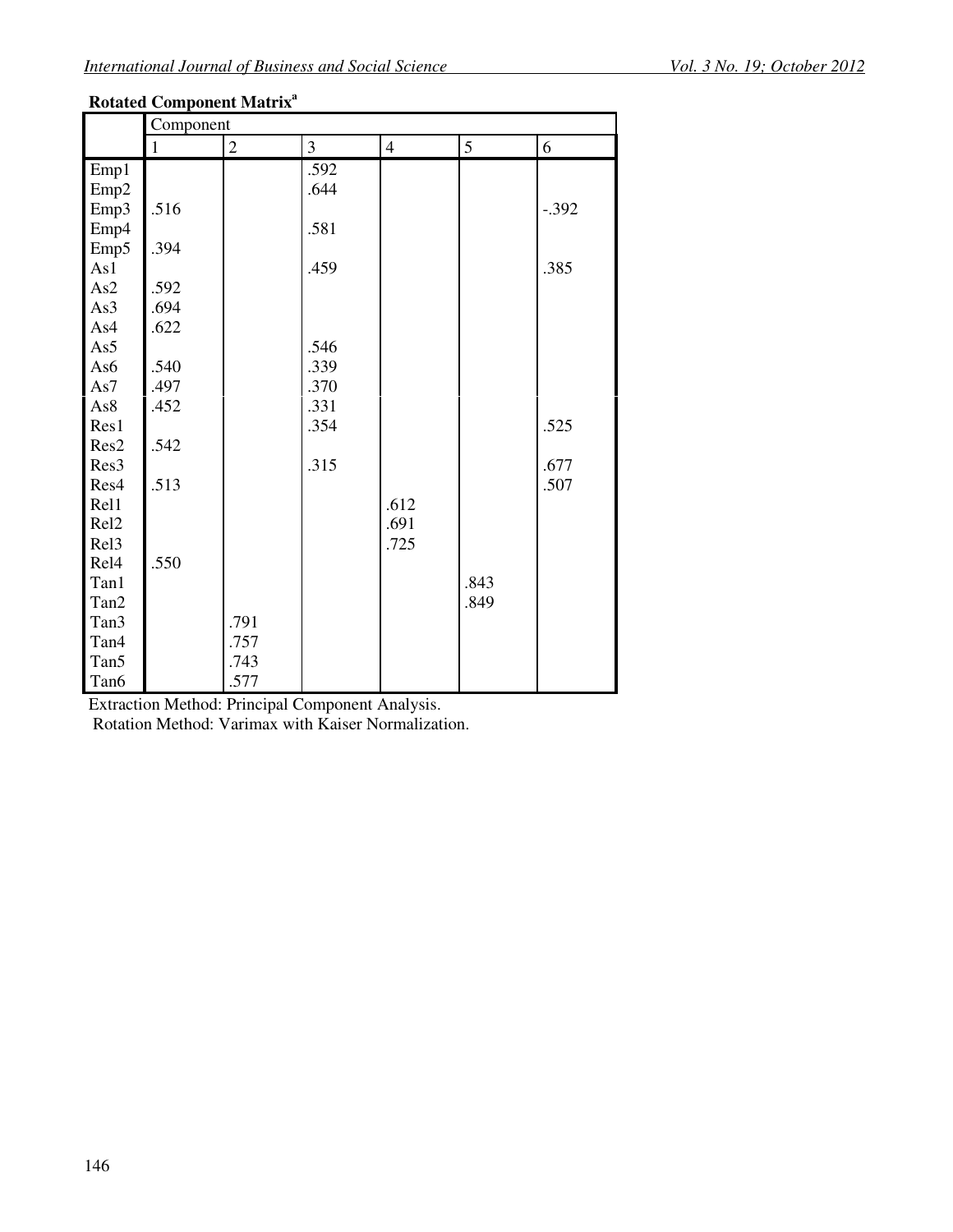#### **Table 5: EFA for** *Emp1, Emp2, Emp4, As2, As3, As4, As5, Res2, Res3, Rel1, Rel2, Rel3, Rel4, Tan1, Tan2, Tan3, Tan4, Tan5,* **and** *Tan6* **KMO and Bartlett's Test**

| <b>INVIO and Datuell S Test</b> |      |                                     |    |              |                           |
|---------------------------------|------|-------------------------------------|----|--------------|---------------------------|
| Kaiser-Meyer-Olkin<br>Adequacy. |      | Measure                             | of | Sampling 880 |                           |
| Bartlett's<br>Sphericity        | Test | of Approx. Chi-Square<br>Df<br>Sig. |    |              | 2418.184<br>  171<br>.000 |

## **Rotated Component Matrix<sup>a</sup>**

|                  | Component |              |      |                |      |  |  |
|------------------|-----------|--------------|------|----------------|------|--|--|
|                  | 1         | $\mathbf{2}$ | 3    | $\overline{4}$ | 5    |  |  |
| Emp1             |           |              | .621 |                |      |  |  |
| Emp <sub>2</sub> |           |              | .672 |                |      |  |  |
| Emp4             |           |              | .579 |                |      |  |  |
| As2              |           | .647         |      |                |      |  |  |
| As3              |           | .768         |      |                |      |  |  |
| As4              |           | .664         |      |                |      |  |  |
| As5              |           |              | .611 |                |      |  |  |
| Res2             |           | .579         |      |                |      |  |  |
| Res <sub>3</sub> |           |              | .534 |                |      |  |  |
| Rel1             |           |              |      | .668           |      |  |  |
| Rel <sub>2</sub> |           |              |      | .695           |      |  |  |
| Rel <sub>3</sub> |           |              |      | .744           |      |  |  |
| Rel <sub>4</sub> |           | .533         |      | .322           |      |  |  |
| Tan1             |           |              |      |                | .852 |  |  |
| Tan2             |           |              |      |                | .837 |  |  |
| Tan3             | .811      |              |      |                |      |  |  |
| Tan <sub>4</sub> | .770      |              |      |                |      |  |  |
| Tan <sub>5</sub> | .719      |              |      |                |      |  |  |
| Tan6             | .560      |              |      |                |      |  |  |

Extraction Method: Principal Component Analysis.

Rotation Method: Varimax with Kaiser Normalization.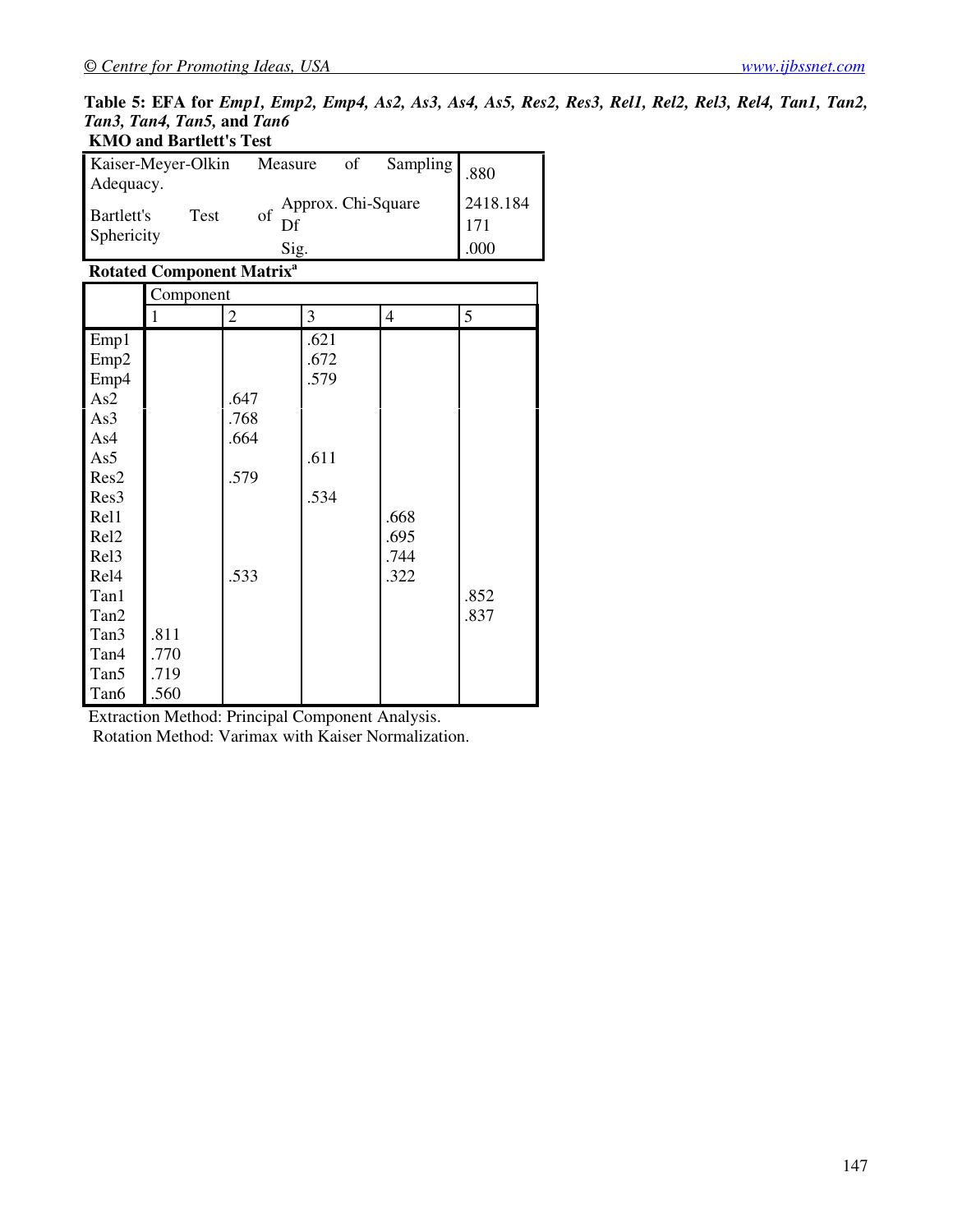#### **Table 6: EFA for** *Emp1, Emp2, Emp4, As2, As3, As4, As5, Res2, Res3, Rel1, Rel2, Rel3, Tan1, Tan2, Tan3, Tan4, Tan5,* **and** *Tan6* **KMO and Bartlett's Test**

| KNIO and Bartlett's lest                |                                     |  |  |                         |  |
|-----------------------------------------|-------------------------------------|--|--|-------------------------|--|
| Kaiser-Meyer-Olkin<br>Adequacy.         | Sampling 870<br>Measure<br>of       |  |  |                         |  |
| <b>Bartlett's</b><br>Test<br>Sphericity | of Approx. Chi-Square<br>Df<br>Sig. |  |  | 2252.584<br>153<br>.000 |  |

## **Rotated Component Matrix<sup>a</sup>**

|                  |      | Component |      |                |      |  |  |  |  |
|------------------|------|-----------|------|----------------|------|--|--|--|--|
|                  | 1    | 2         | 3    | $\overline{4}$ | 5    |  |  |  |  |
| Emp1             |      |           | .620 |                |      |  |  |  |  |
| Emp <sub>2</sub> |      |           | .677 |                |      |  |  |  |  |
| Emp4             |      |           | .577 |                |      |  |  |  |  |
| As2              |      | .672      |      |                |      |  |  |  |  |
| As3              |      | .764      |      |                |      |  |  |  |  |
| As4              |      | .686      |      |                |      |  |  |  |  |
| As5              |      |           | .620 |                |      |  |  |  |  |
| Res2             |      | .575      |      |                |      |  |  |  |  |
| Res <sub>3</sub> |      |           | .533 |                |      |  |  |  |  |
| Rel1             |      |           |      | .683           |      |  |  |  |  |
| Rel <sub>2</sub> |      |           |      | .705           |      |  |  |  |  |
| Rel <sub>3</sub> |      |           |      | .736           |      |  |  |  |  |
| Tan1             |      |           |      |                | .854 |  |  |  |  |
| Tan2             |      |           |      |                | .844 |  |  |  |  |
| Tan3             | .816 |           |      |                |      |  |  |  |  |
| Tan4             | .766 |           |      |                |      |  |  |  |  |
| Tan <sub>5</sub> | .717 |           |      |                |      |  |  |  |  |
| Tan6             | .569 |           |      |                |      |  |  |  |  |

Extraction Method: Principal Component Analysis. Rotation Method: Varimax with Kaiser Normalization.

# **Table 7: EFA for Sas2, Sas3, Sas4, Sas5, and Sas6**

## **KMO and Bartlett's Test**

| Kaiser-Meyer-Olkin<br>Adequacy.  | Measure | of                          | Sampling 895 |  |                           |
|----------------------------------|---------|-----------------------------|--------------|--|---------------------------|
| Bartlett's<br>Test<br>Sphericity |         | of Approx. Chi-Square<br>Df |              |  | 1565.712<br><sup>10</sup> |
|                                  |         | Sig.                        |              |  | .000                      |

## **Total Variance Explained**

| Component      | Initial Eigenvalues                       |        |         | <b>Extraction Sums of Squared Loadings</b> |                            |        |  |
|----------------|-------------------------------------------|--------|---------|--------------------------------------------|----------------------------|--------|--|
|                | $\%$ of Variance Cumulative $\%$<br>Total |        |         | Total                                      | % of Variance Cumulative % |        |  |
|                | 3.760                                     | 75.206 | 75.206  | 3.760                                      | 75.206                     | 75.206 |  |
| $\overline{2}$ | .400                                      | 8.005  | 83.211  |                                            |                            |        |  |
| $\overline{3}$ | .310                                      | 6.200  | 89.411  |                                            |                            |        |  |
| $\overline{4}$ | .276                                      | 5.518  | 94.929  |                                            |                            |        |  |
|                | .254                                      | 5.071  | 100.000 |                                            |                            |        |  |

Extraction Method: Principal Component Analysis.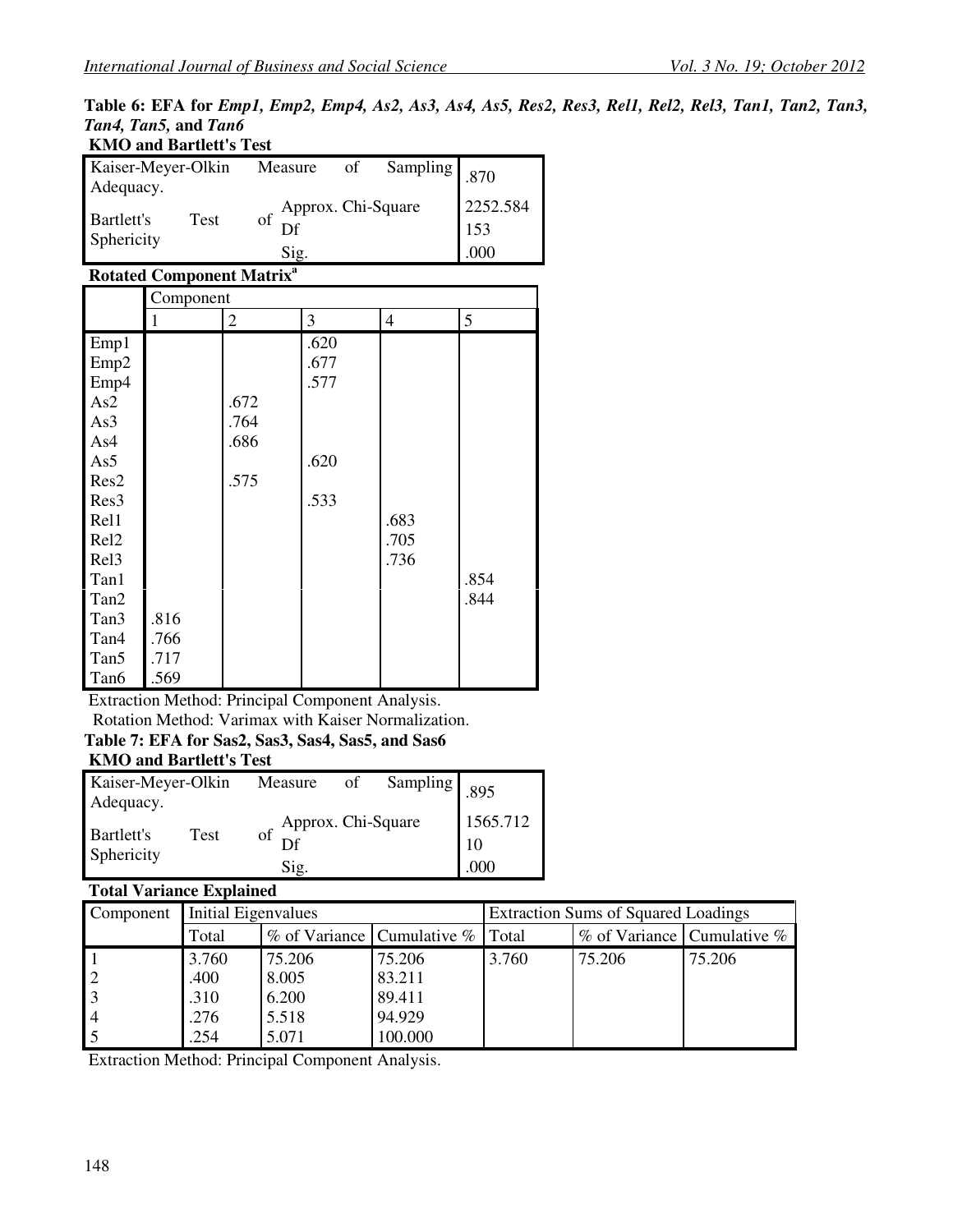#### **Table 8: Regression Analysis with Factors** *Facility***,** *Faculty***,** *Administration, Documentation, Appearance***, and** *Fair* **as Independent Variables and** *Satisfaction* **as the Dependent Variable Model Summary<sup>b</sup>**

| Model R |                   | R Square   Adjusted | Square | $R$ Std. Error of Durbin-<br>the Estimate | Watson   |
|---------|-------------------|---------------------|--------|-------------------------------------------|----------|
|         | .650 <sup>a</sup> | .423                | .415   | .76468984                                 | ـ 684. ، |

a. Predictors: (Constant), Fair, REGR factor score 5 for analysis 1, REGR factor score 3 for analysis 1, REGR factor score 4 for analysis 1, REGR factor score 1 for analysis 1, REGR factor score 2 for analysis 1 b. Dependent Variable: REGR factor score 1 for analysis 2

#### **Coefficients<sup>a</sup>**

| Model                                            | Unstandardized<br>Coefficients |            | Standardize<br>d<br>Coefficients | $\mathbf{t}$ | Sig. | <b>Collinearity Statistics</b> |         |
|--------------------------------------------------|--------------------------------|------------|----------------------------------|--------------|------|--------------------------------|---------|
|                                                  | $\bf{B}$                       | Std. Error | Beta                             |              |      | Tolerance                      | VI<br>F |
| (Constant)                                       | $-.846$                        | .138       |                                  | $-6.134$     | .000 |                                |         |
| <b>REGR</b><br>factor<br>score 1                 | .368                           | .036       | .369                             | 10.135       | .000 | .961                           | 1.041   |
| <b>REGR</b><br>factor<br>score 2                 | .127                           | .037       | .127                             | 3.458        | .001 | .943                           | 1.060   |
| <b>REGR</b><br>factor<br>$\mathbf{1}$<br>score 3 | .235                           | .036       | .235                             | 6.491        | .000 | .972                           | 1.029   |
| <b>REGR</b><br>factor<br>score 4                 | .185                           | .036       | .185                             | 5.097        | .000 | .962                           | 1.040   |
| <b>REGR</b><br>factor<br>-5<br>score             | .178                           | .036       | .178                             | 4.983        | .000 | .993                           | 1.007   |
| Fair                                             | .266                           | .042       | .246                             | 6.350        | .000 | .850                           | 1.176   |

a. Dependent Variable: REGR factor score 1 for analysis 2